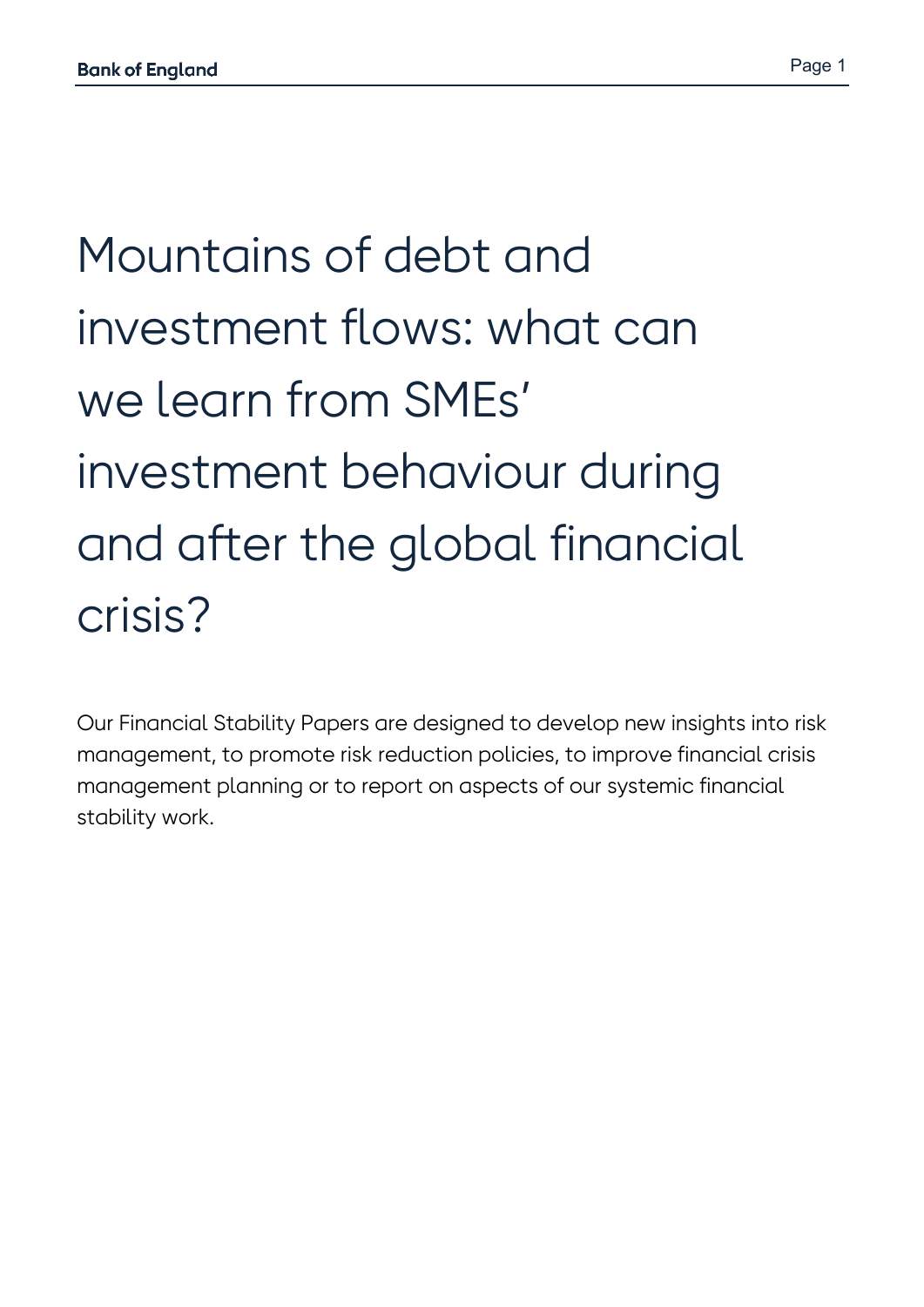Published on 13 May 2022

#### **Contents**

| <b>Executive summary</b>                                                                                         | $\mathbf{3}$ |
|------------------------------------------------------------------------------------------------------------------|--------------|
| 1: Introduction                                                                                                  | 6            |
| 2: Corporate debt can pose risks to financial stability, amplify shocks and<br>slow down recoveries              | 11           |
| <b>Box A: Data and methodology</b>                                                                               | 13           |
| 3: Investment behaviour of leveraged SMEs after the GFC                                                          | 15           |
| 3.1: How did pre-crisis leverage impact corporate investment during and after<br>the GFC?                        | 15           |
| 3.2: Which types of SMEs drove the relationship between debt and investment?                                     | 17           |
| 3.3: Which types of leverage mattered for investment during and after the GFC?                                   | 19           |
| 4: Analysis of transmission channels from corporate leverage to investment                                       | 23           |
| 4.1: How did SMEs adjust their balance sheets in response to the GFC?                                            | 24           |
| 4.2: Was the relationship between corporate leverage and investment driven<br>by a contraction in credit supply? | 27           |
| 5: Were employment and productivity impacted by high leverage?                                                   | 32           |
| <b>6: Conclusions</b>                                                                                            | 34           |
| <b>Appendix</b>                                                                                                  | 36           |
| <b>References</b>                                                                                                | 38           |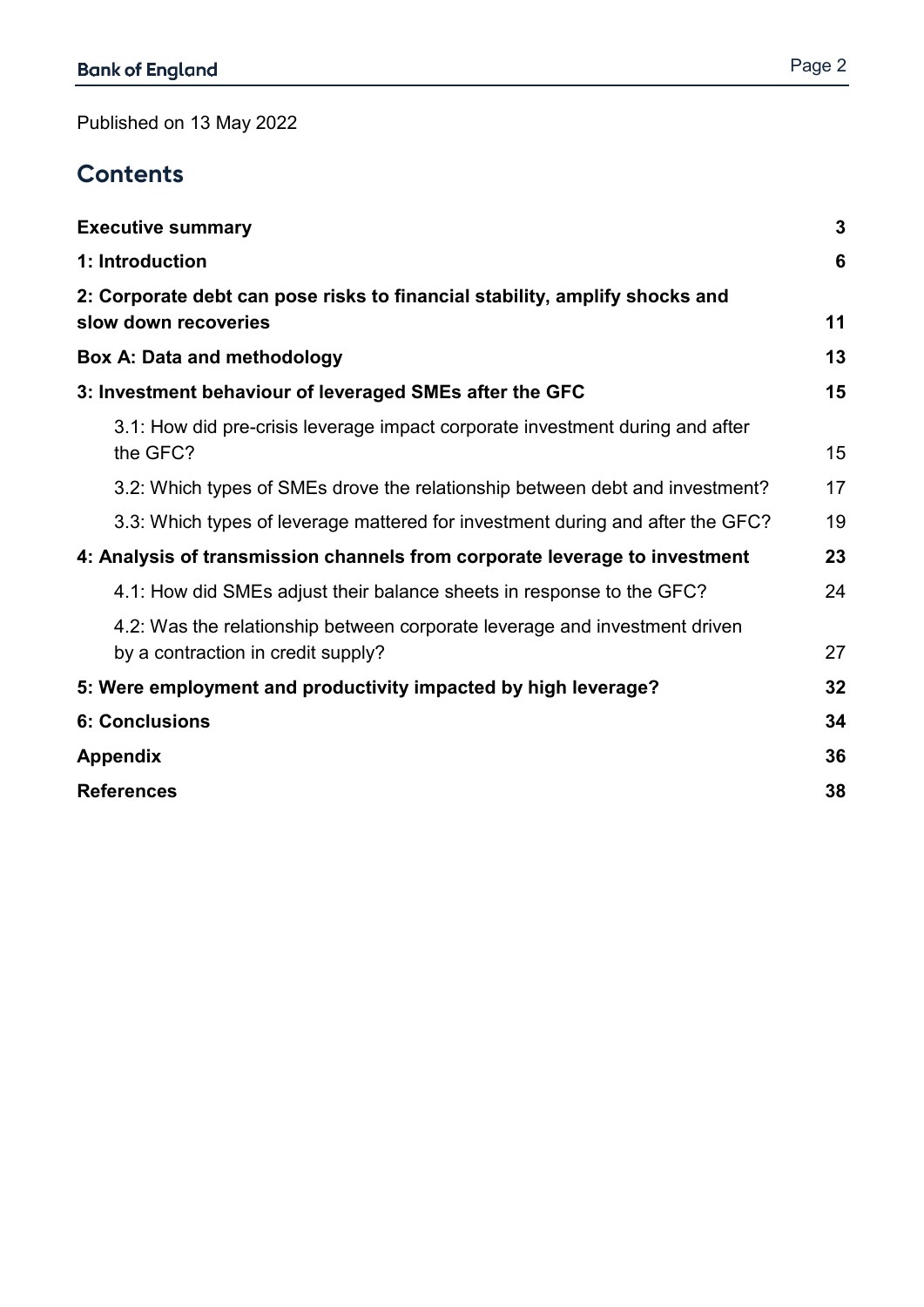$\overline{a}$ 

#### Page 3

## **Financial Stability Paper No. 48**

**Mai Daher and Christiane Kneer[1](#page-2-1)**

### <span id="page-2-0"></span>**Executive summary**

Many UK firms weathered the Covid-19 (Covid) shock by taking on debt. Small and mediumsized enterprises (SMEs) in particular borrowed at an unprecedented rate and their debt increased by around a quarter since end 2019. But debt that allowed SMEs to survive the pandemic could now hamper the recovery as indebted firms may struggle to invest and grow. Debt burdens on SMEs' balance sheets could also make firms more vulnerable to future shocks and amplify downturns if indebted firms reduce investment more following shocks. To understand how investment might evolve in the future, this paper examines the effect of leverage on SME investment during and after the global financial crisis (GFC) and discusses regulatory and other changes since the GFC that could have altered debt-investment sensitivities.

Debt can help firms bridge liquidity shortfalls and finance productive investment. But it can also make highly leveraged firms vulnerable and lead them to cut investment expenditure more than firms with less leverage following shocks. Leveraged firms with high debt service burdens may not be able to fund investment during downturns when earnings fall and credit conditions tighten; this is especially the case for riskier borrowers. But credit supply might not be the only constraint that leveraged firms face. Demand-side factors could also reduce investment by leveraged firms: firms with more leverage may suffer from 'debt overhang' and be reluctant to invest if the returns on investment accrue to debtors. The debt overhang problem can be aggravated when returns on investment are lower. Highly indebted firms may also choose to forego investment in order to deleverage and rebuild their balance sheets when vulnerabilities from indebtedness are exposed.

Using balance sheet data of around 35,000 UK SMEs, we assess how leverage ratios of firms at the onset of the GFC affected their fixed asset growth during the crisis and during the recovery period up until the year 2014. We find that SMEs with more leverage at the onset of the GFC invested less than firms with less leverage, both during the crisis and the

<span id="page-2-1"></span><sup>1</sup> We thank Jelle Barkema and Lewis Kirkham who were involved in this analysis during earlier stages of the project. We would also like to thank colleagues and referees at the Bank of England for helpful comments and suggestions.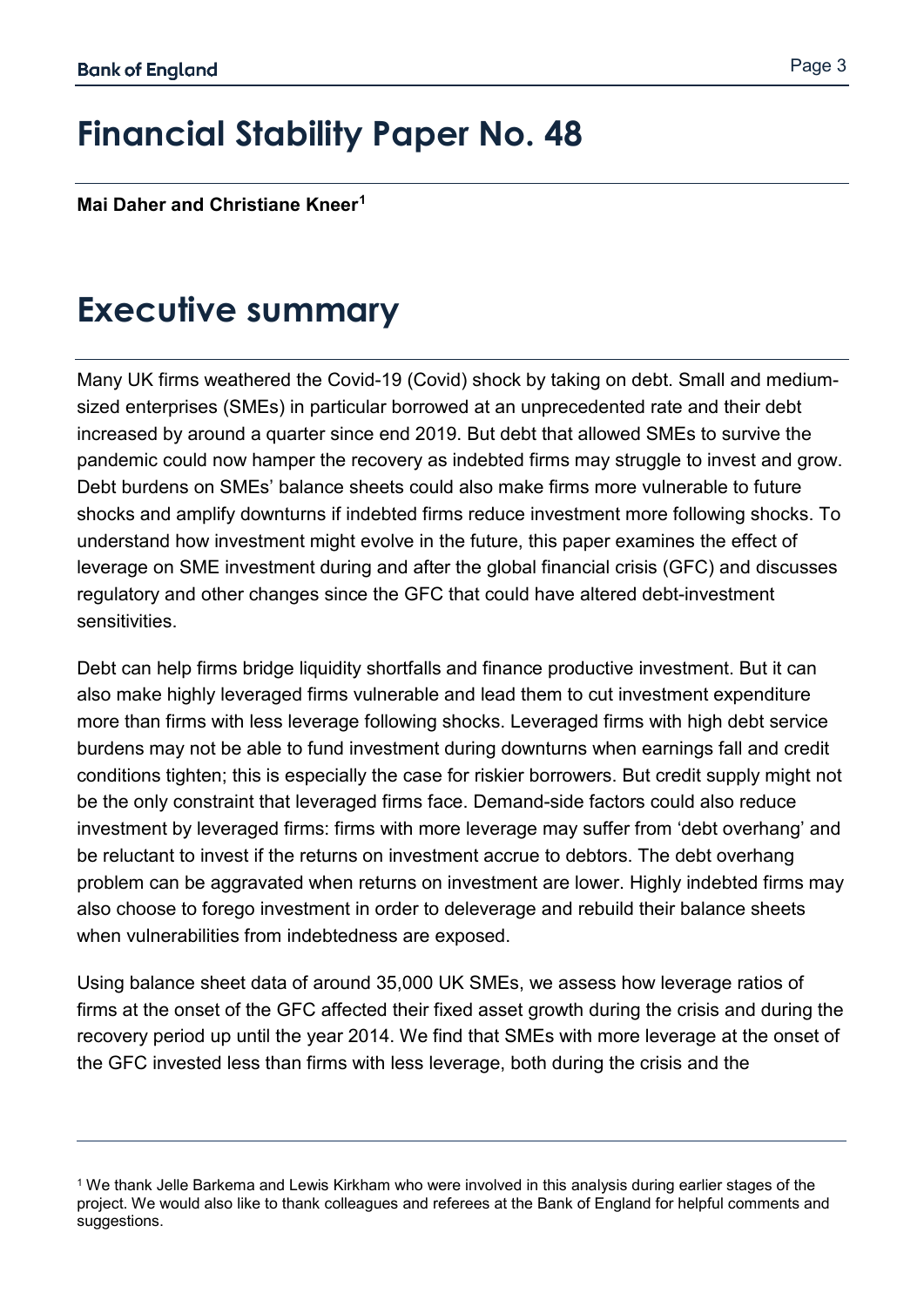subsequent recovery period. The negative impact of leverage on investment was persistent and increased over time up until 2014.

In further tests, we show that the negative relationship between leverage and investment was driven by relatively capital-intensive SMEs. We also assess the effect of different types of leverage on investment, and find that firms' investment was particularly sensitive to short-term liabilities and short-term bank loans. This is likely due to firms with short-term debt being exposed to rollover risk and the risk that the terms or the availability of credit would deteriorate.

Our evidence also suggests that lower investment by firms with higher leverage was accompanied by balance sheet repair. SMEs with higher leverage at the onset of the crisis subsequently deleveraged more and built cash buffers. Prolonged balance sheet repair by firms could explain our finding that pre-crisis balance sheet vulnerabilities had a long-run effect on investment.

Our final set of results addresses the question of whether the negative debt-investment relationship was driven by the inability of SMEs with high leverage to fund investment, or whether leveraged firms were less willing to invest and debt therefore constrained demand. Identifying the supply and demand channels is important for assessing future risks from potential underinvestment in the face of a shock. Regulatory changes introduced after the GFC improved the capitalisation of banks. A well-capitalised banking sector should be able to absorb shocks and lender-based tools should prevent sharp contractions in credit supply during future downturns. But demand-driven underinvestment might instead require borrower-based macroprudential tools targeting corporate borrowers, which are currently not part of the macroprudential toolkit in the UK.

We find indicative evidence that investment by indebted firms was constrained by credit supply. We find that deleveraging by SMEs with higher initial debt was accompanied by increases in the cost of credit to these firms, which is consistent with a reduction in credit supply. Furthermore, we find larger debt-investment sensitivities for SMEs that were customers of banks with weaker balance sheets at the onset of the crisis. Leveraged firms borrowing from banks which had lower liquidity ratios, larger increases in write-offs and higher leverage ratios reduced investment more after the crisis. However, the presence of supply-side effects does not imply that demand-side factors did not also play a role, but unfortunately our data set does not allow us to identify the channels working through demand-side effects

Unlike the GFC, the Covid crisis was not accompanied by a banking crisis and government loan schemes allowed firms to access financing to weather the shock. For the majority of SMEs, it is therefore unlikely that a contraction in credit supply interacted with prior leverage to depress investment since the start of the pandemic. However, if demand-side channels are important in explaining debt-investment sensitivities, elevated debt levels at the onset of the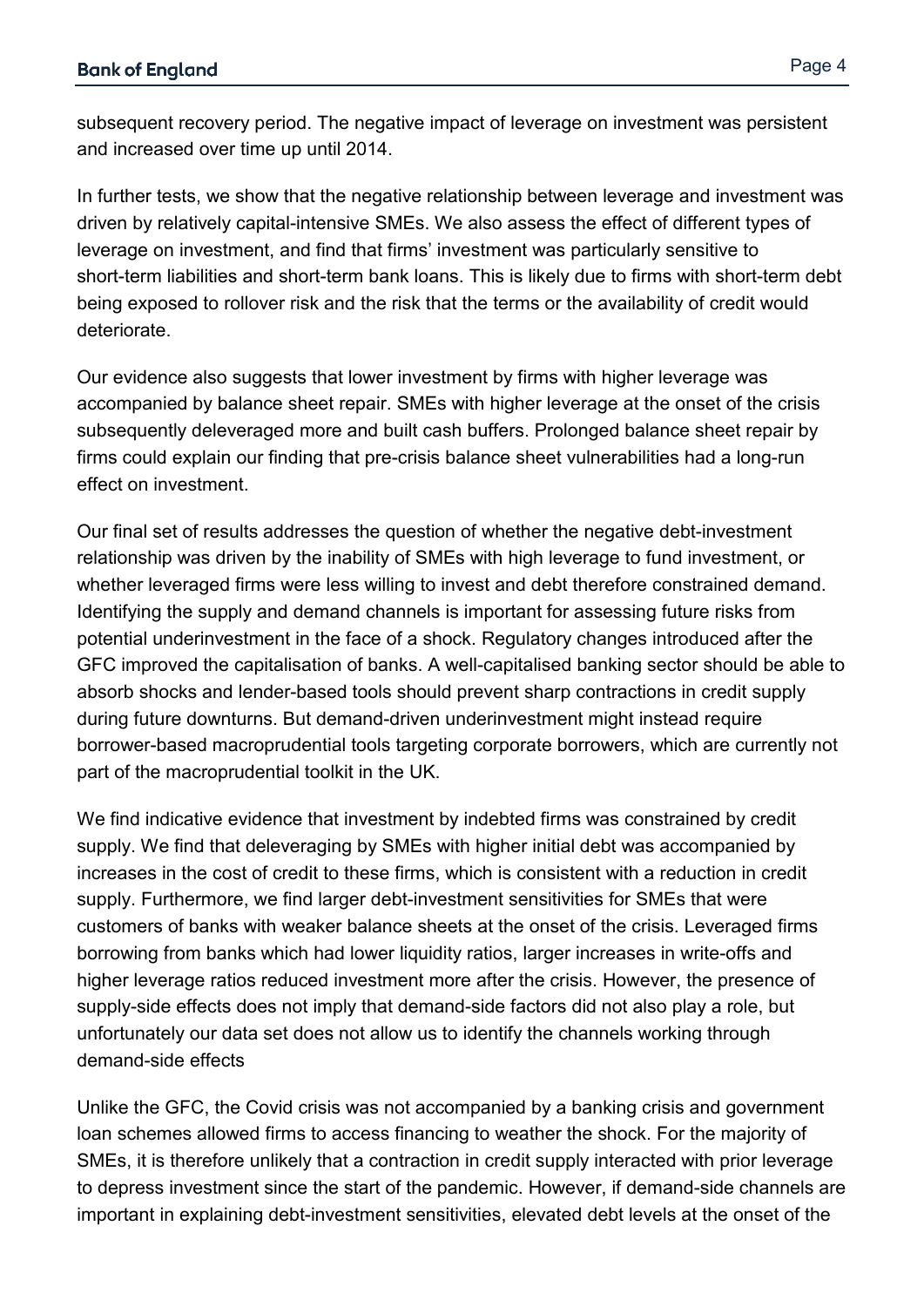Covid crisis and additional debt taken on during the pandemic could weigh on investment and slow down the recovery. Sluggish business investment during the recovery from the Covid shock could partly reflect reduced investment demand by firms that took on additional debt during the pandemic.

Going forward, both demand and supply-side factors could make highly indebted firms vulnerable to future shocks and lead these firms to cut investment more, amplifying potential downturns. Supply-side risks could be mitigated by macroprudential regulation introduced after the GFC, which are expected to prevent sharp contractions in loan supply following shocks. Furthermore, SME investment may be less constrained by debt relative to the GFC since much of the additional debt taken on during the pandemic was provided through government loan schemes, which offer low interest rates and have longer maturities.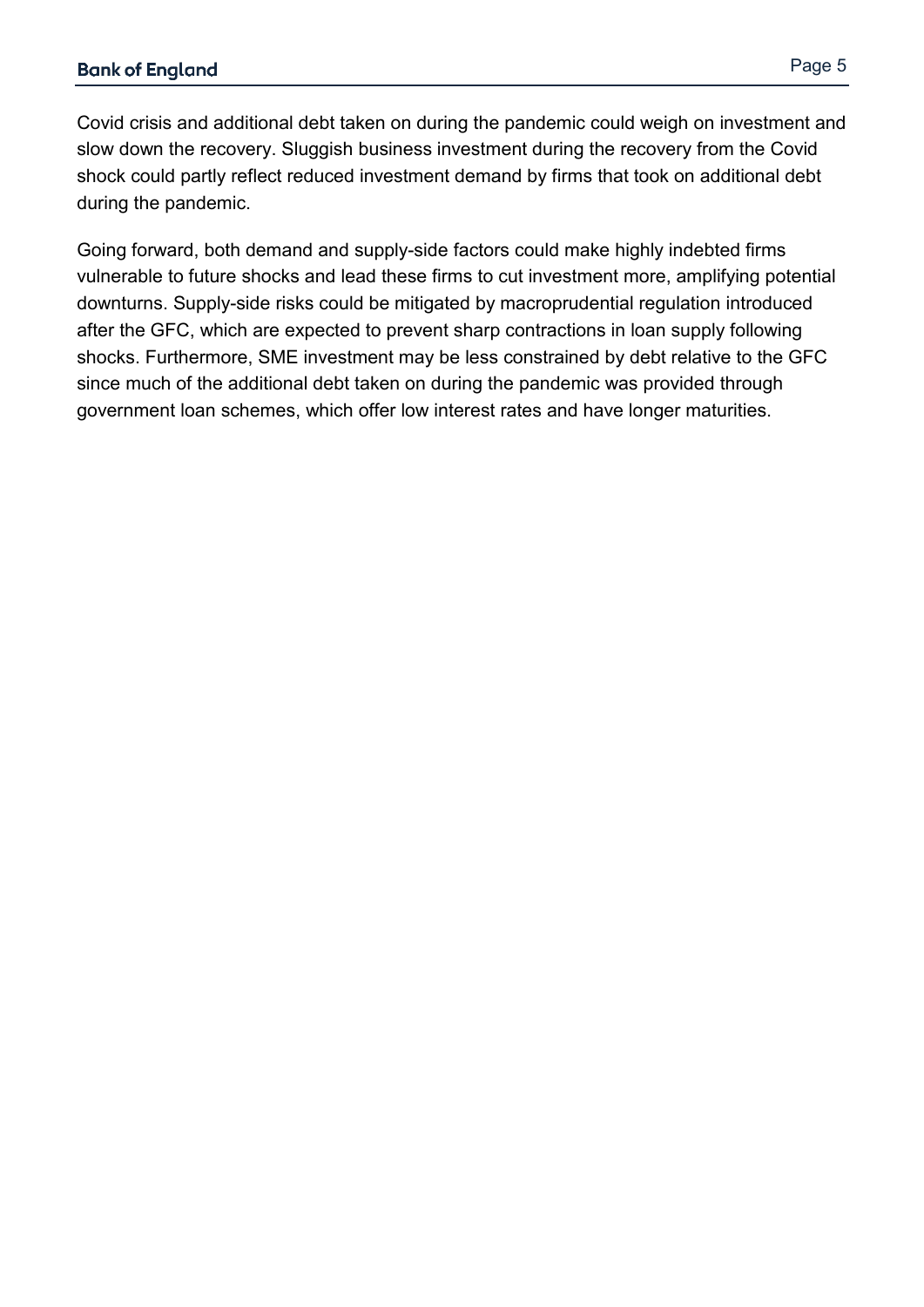## <span id="page-5-0"></span>**1: Introduction**

Many firms weathered the Covid shock by taking on debt. Small and medium-sized enterprises (SMEs) in the UK borrowed at an unprecedented rate during the pandemic and their debt increased by 25% since the onset of the shock. But debt that allowed SMEs to survive during the pandemic could now hamper the recovery as highly indebted firms may struggle to invest, hire and grow. Debt burdens on SMEs' balance sheets could also make firms more vulnerable to shocks in the future and amplify downturns if indebted firms cut investment and employment more than firms with less leverage in response to shocks. To understand how investment by SMEs might evolve in the future, we examine the effect of leverage on SME investment during and after global financial crisis (GFC). Using firm balance sheet data, we assess which types of debt affect investment most and shed light on the channels underlying the relationship between leverage and future investment.

If we classify SMEs by their leverage at the onset of the global financial crisis and trace out average investment paths of firms in different leverage buckets over subsequent years, a clear pattern emerges: Firms with higher initial leverage invested less, not only during the global financial crisis but also during the subsequent recovery period (Chart 1, Panel 2). Differences in fixed asset growth across firms with different leverage ratios during the crisis subsequently amplified, resulting in large gaps in firms' capital stocks by the end of the period in 2014. Firms with leverage ratios below 20% continued to build their stock of fixed assets and invested more than the amounts needed to replace depreciating capital. By contrast, firms with leverage ratios above 20% saw their stock of fixed assets fall over time. Among those, the capital stock of firms in higher leverage buckets decreased more on average. The decline was most pronounced for firms that entered the crisis in negative equity ie with a leverage ratio of over 100%. Their stock of fixed assets fell by almost 20% between 2007 and 2014.

Investment patterns were very different during the pre-crisis period: the fixed asset stock of SMEs grew over the period between 2001 and 2006, irrespective of firms' initial leverage in 2000/1 (Chart 1, Panel 1). Furthermore, there was no clear relationship between firms' initial leverage and the strength of their subsequent investment. This suggests that the relationship between debt and investment changes during economic downturns.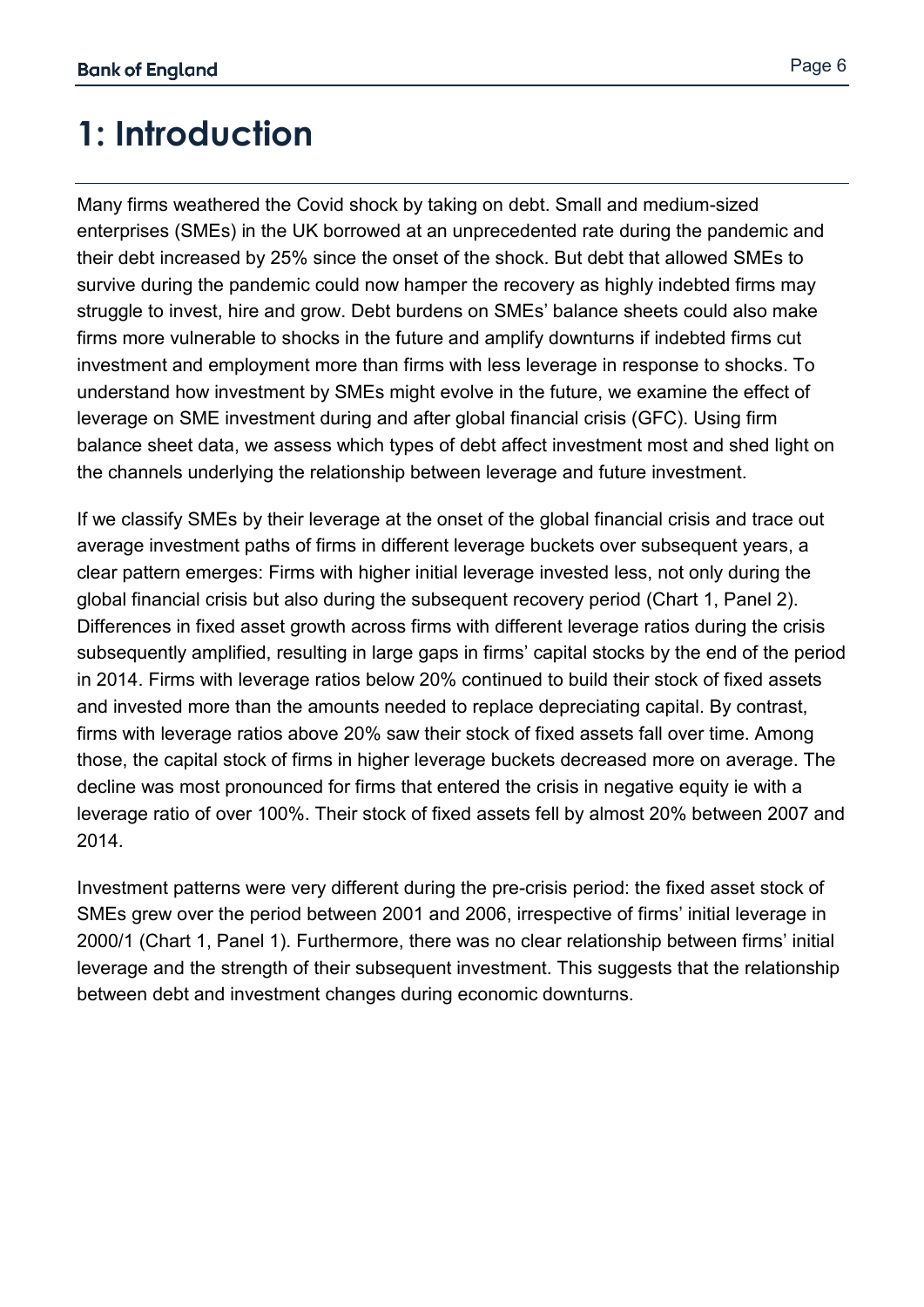

Note: The charts show average cumulative fixed asset growth of SMEs in different initial leverage buckets where leverage is measured by total liabilities to total assets in 2006/07 (Chart 1, Panel 1) and in 2000/1 (Chart 1, Panel 2). Investment horizons range from 2007–08 to 2007–14 (Chart 1, Panel 1) and from 2001–02 to 2001–06 (Chart 1, Panel 2).

Debt can help firms bridge liquidity shortfalls and finance investment, allowing them to build capital stock faster than they could do if they only relied on cash holdings, earnings or equity finance. But corporate debt can also make firms vulnerable to adverse shocks and lead them to cut investment expenditure by more than firms with less leverage following downturns (see for example evidence by Giroud and Mueller (2017) and Santos and Blickle (2020) for the US, and evidence by Kalemli-Ozcan et al (2018), Buera and Karmakar (2021), de Socio and Sette (2018), Gebauer et al (2017) for European countries). Leveraged firms with high debt service burdens may not be able to fund investment during downturns when earnings fall and credit conditions tighten, especially for riskier borrowers. Firms may also be reluctant to invest if the benefits of investment accrue to debtors and investment by leveraged firms may therefore be constrained by 'debt overhang' (Myers (1977); Jensen and Meckling (1976)). The debt overhang problem can be aggravated during downturns when returns on investment are lower (Lamont (1995)). And firms may forego investment in order to deleverage and to rebuild their balance sheets when vulnerabilities from high indebtedness get exposed during a shock.

Our study concentrates on the impact of SME debt in the UK. We focus on SMEs because of their importance for the UK economy and because SMEs have taken on large amounts of additional debt during the pandemic. In the UK, SMEs account for roughly 60% of private sector employment, 50% of turnover and around a third of aggregate investment. During the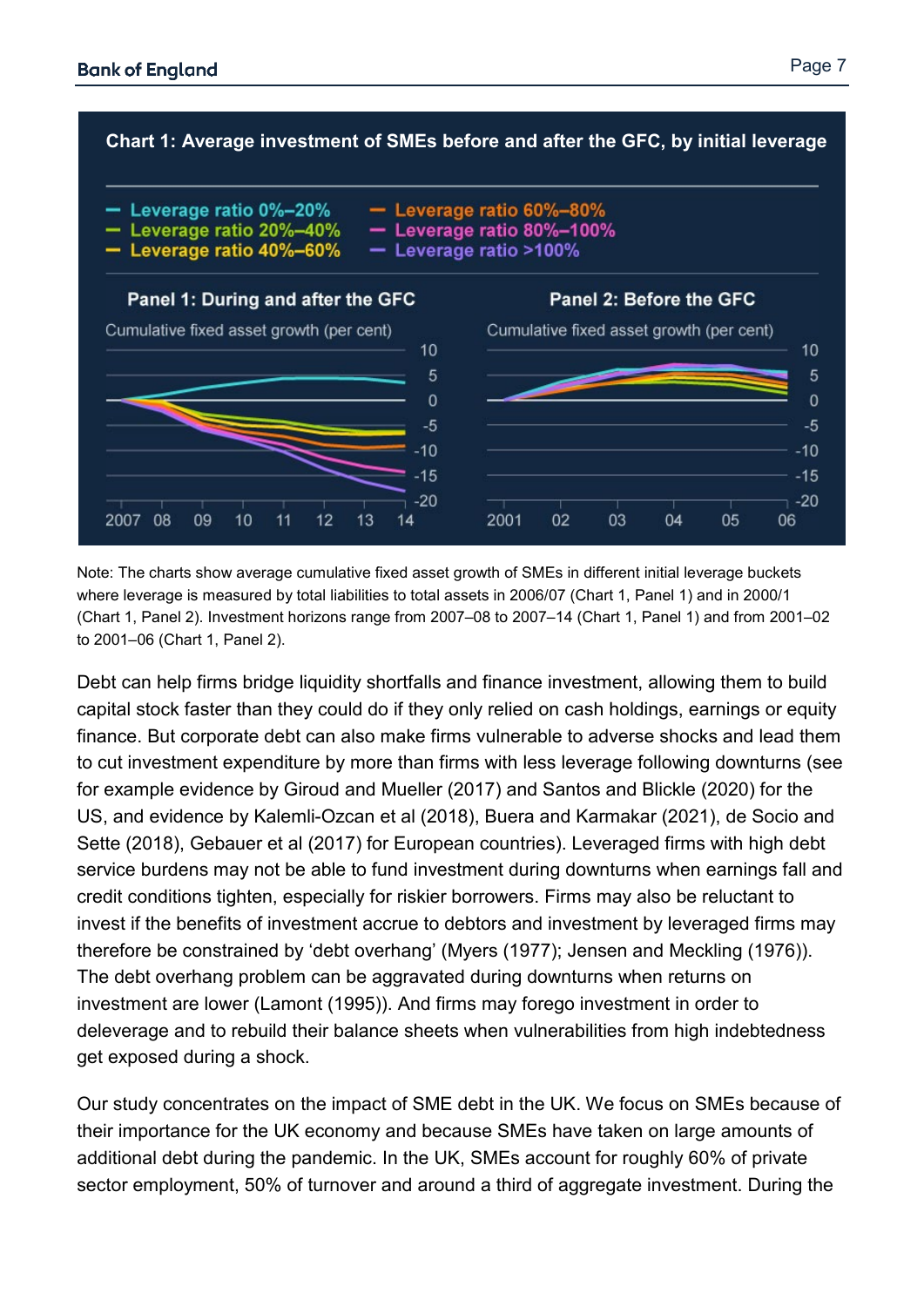pandemic, SME debt increased by a quarter, supported by government-backed loan schemes. Higher debt could make SMEs more vulnerable in the future.

For our analysis, we focus on firms with total assets in 2006 of less than or equal to £11.4 million which is the SME threshold for total assets set out by the 2006 Companies Act. We study the relationship between SME debt and investment during the GFC rather than the pandemic since firm-level balance sheet data covering the Covid-shock are not yet available for the vast majority of smaller firms. In light of the finding of Joseph et al (2021) that the initial strength of a firm's balance sheet can have persistent effects after crises, we assess both the short and the long-run effects of firms' leverage ratios at the onset of the crisis.

We find that SMEs with more leverage at the onset of the GFC invested less than firms with less leverage, both during the crisis and the subsequent recovery period. The effect of leverage was persistent and increased over time up until 2014. Our evidence suggests that an increase in pre-crisis leverage, defined as total liabilities as a share of total assets in 2006/07, by 10 percentage points is associated with a reduction in fixed asset growth during the crisis (2007–09) by almost half a percentage point and by 0.7 percentage points between 2007 and 2014.

We also find that the negative relationship between leverage and investment was driven by relatively capital-intensive SMEs. For these firms, an increase in the leverage ratio by 10 percentage points is associated with a reduction in fixed asset growth by 0.7 percentage points during the crisis and by 1.6 percentage points between 2007 and 2014. This heightened sensitivity to balance sheet vulnerabilities could be due to the scale, and possibly the lumpiness of the investment expenditure of capital-intensive firms which have to maintain a larger stock of capital and are therefore more likely to be dependent on external sources of finance. Capital-intensive firms make up for the bulk of investment in our sample and their impact on aggregate demand is therefore more significant.

When assessing the effects of different types of leverage on investment, we find that investment of firms was particularly sensitive to short-term liabilities and short-term bank loans. Firms with short-term debt were exposed to rollover risk and faced the risk that the terms or the availability of credit would deteriorate.

Our evidence also suggests that lower investment by firms with higher leverage was accompanied by balance sheet repair. SMEs with higher leverage at the onset of the crisis subsequently deleveraged more and built cash buffers. Persistent deleveraging by firms could explain our finding that pre-crisis balance sheet vulnerabilities had a long-run effect on investment.

Our final set of results addresses the question whether the negative debt-investment relationship was driven by the inability of SMEs with high leverage to fund investment, or whether leveraged firms were less willing to invest and debt therefore constrained demand.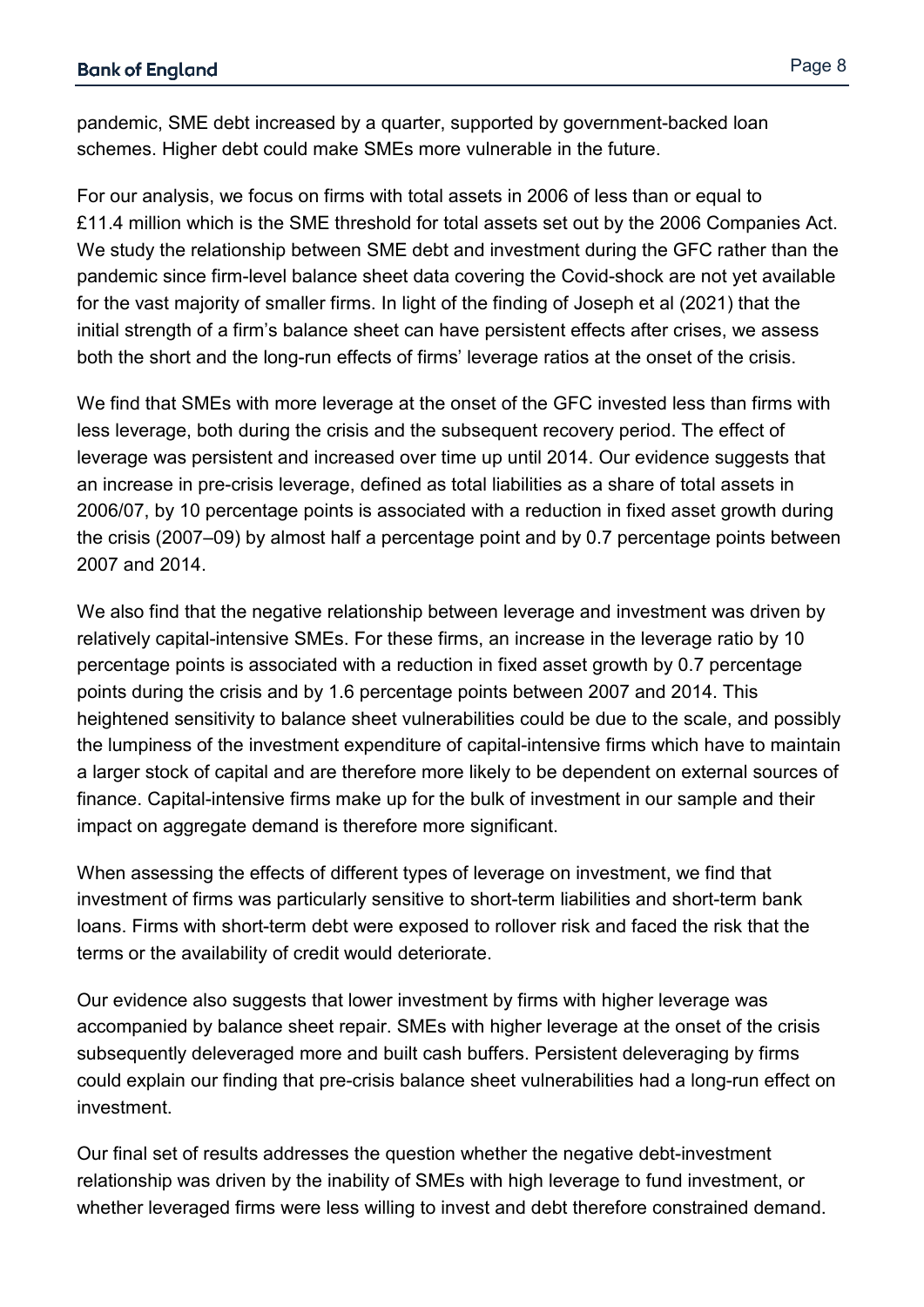Page 9

Identifying the supply and demand channels is important for assessing future risks from potential underinvestment in the face of a shock. Regulatory changes introduced after the GFC improved the capitalisation of banks. A well-capitalised banking sector should be able to absorb shocks and lender-based tools should prevent sharp contractions in credit supply during future downturns. But demand-driven underinvestment might instead require borrower-based macroprudential tools targeting corporate borrowers, which are currently not part of the macroprudential toolkit in the UK.

Our data set does not allow us to identify the channels working through demand-side effects, but we find indicative evidence that investment by indebted firms was constrained by credit supply. We find that deleveraging by SMEs with higher initial debt was accompanied by increases in the cost of credit for those firms, which is consistent with a reduction in credit supply. Furthermore, when we match firms with the banks they had lending relationships with before the GFC, we find that investment is more sensitive to debt for firms associated with banks that had weaker balance sheets going into the crisis. We find that leveraged SMEs that were customers of banks with lower liquidity ratios, larger increases in write-offs and higher leverage ratios cut investment more after the crisis. However, the presence of supply-side effects does not imply that demand-side factors did not also play a role.

Finally, our evidence shows that SMEs that went into the GFC with higher leverage had lower employment growth than firms with less leverage. As a result, capital-labour ratios and labour productivity increased more for firms with more initial leverage. However, it should be noted that these results are based on a small sample of firms that report employment and employment is therefore not the focus of this paper.

Unlike the GFC, the Covid crisis was not accompanied by a banking crisis and government loan schemes allowed firms to access financing to weather the shock. For the majority of SMEs, it is therefore unlikely that a contraction in credit supply interacted with prior leverage to depress investment since the start of the pandemic. However, if demand-side channels are important in explaining debt-investment sensitivities, elevated debt levels at the onset of the Covid crisis and additional debt taken on during the pandemic could weigh on investment and slow down the recovery. Business investment for all firms fell by 11% between 2019 and 2020 and was 13% lower in 2021 Q2 than the pre-pandemic level in 2019 Q4 (ONS, Business Investment in the UK). Sluggish investment was likely driven by several factors including high uncertainty due to Covid and Brexit, but could also reflect reduced investment demand by firms that took on additional debt during the pandemic.

Going forward, both demand and supply-side factors could make highly indebted firms vulnerable to future shocks and lead these firms to cut investment more, amplifying potential downturns. Compared to the effects for the GFC that we document in this paper, risks could be mitigated by macroprudential regulation introduced after the GFC which should prevent sharp contractions in loan supply following shocks. Furthermore, debt may constrain SME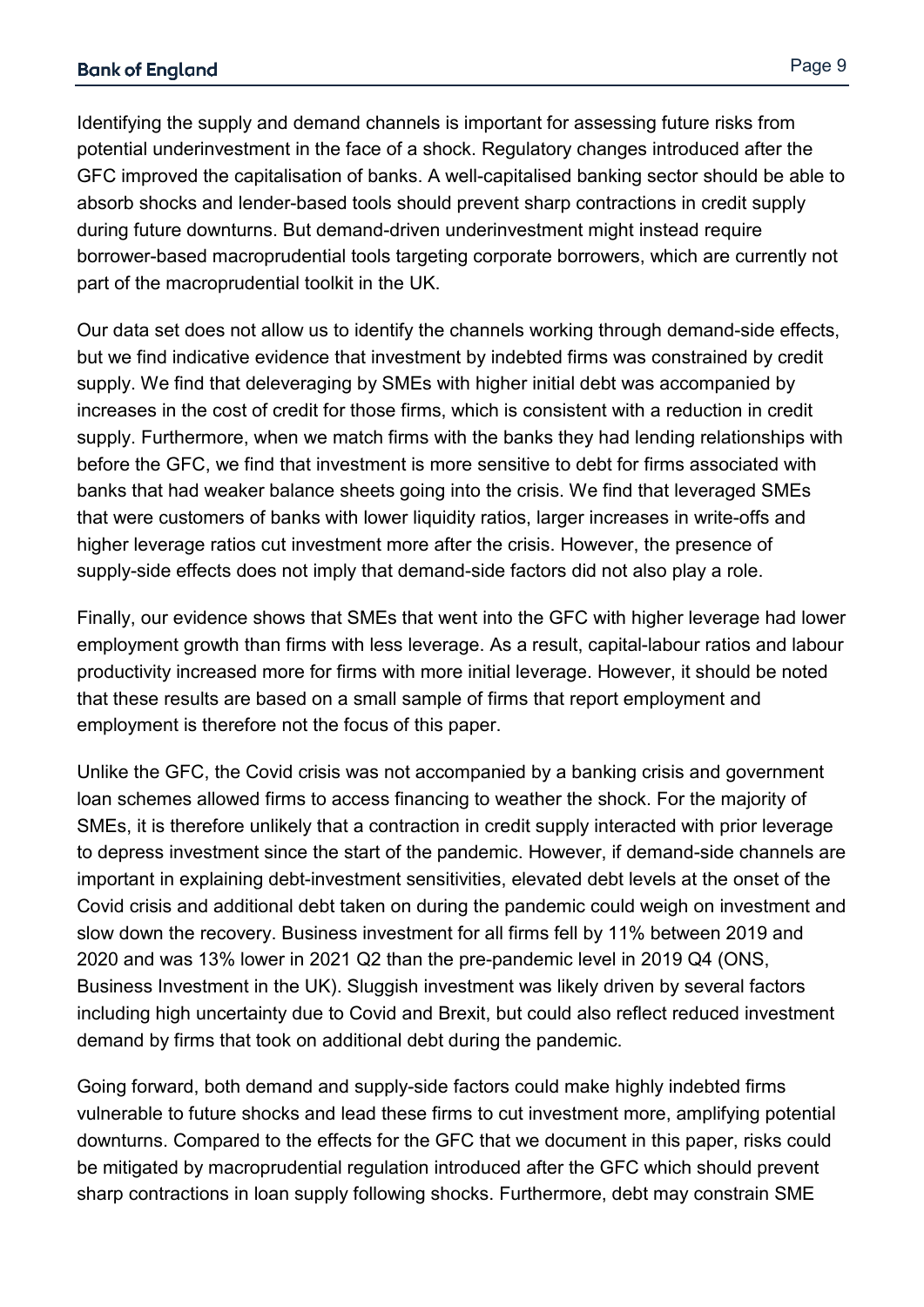investment less than after the GFC since much of the additional debt taken on during the pandemic was provided through government loan schemes. Loans provided through the schemes have low interest rates and are long term. Besides, SMEs that started repaying their scheme loans can make use of the government's Pay-As-You-Grow (PAYG) scheme to extend the loan term and reduce repayments during half-yearly windows.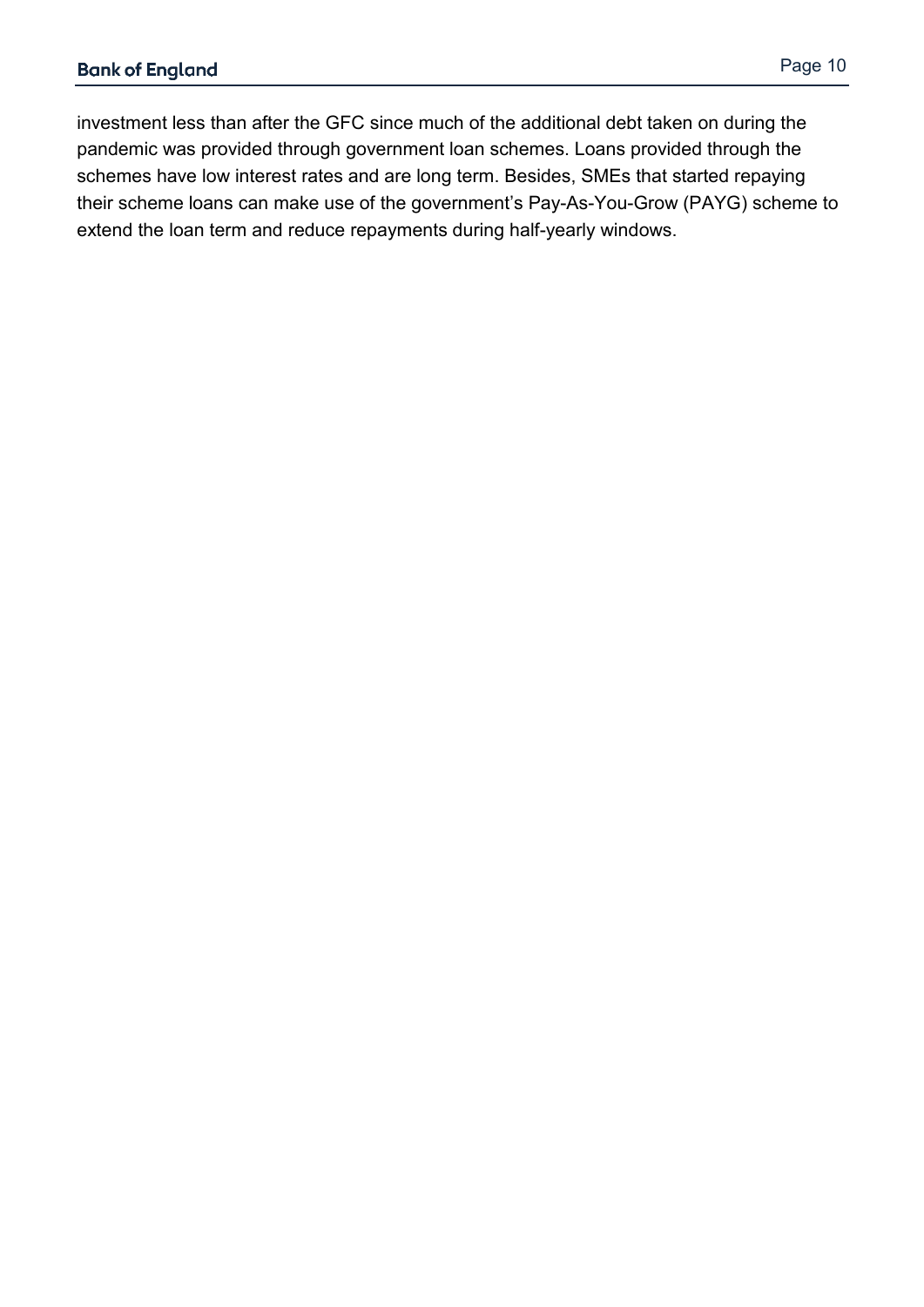## <span id="page-10-0"></span>**2: Corporate debt can pose risks to financial stability, amplify shocks and slow down recoveries**

High levels of debt can make firms and the economy more vulnerable to adverse shocks. Corporate debt can amplify shocks to the economy and slow down recoveries for several reasons:

- **Distress:** Higher leverage increases firms' vulnerability to interest rate increases or shortfalls in earnings. Highly indebted and hence riskier firms are less likely to be able to access finance to bridge liquidity shortfalls. As a result, debt burdens increase the likelihood of corporate distress (eg Altman (1993); Shumway (2001); Campbell et al (2008)), especially during economic downturns and periods of financial stress (Molina (2005); Carling et al (2007); Bonfim (2009); Loffler and Maurer (2011); Bonaccorsi di Patii et al (2015)). If defaults materialise on a large scale, this can threaten the resilience of creditors and trigger a general tightening of credit conditions.
- **Asset prices:** Asset price spirals are more likely when firms are highly indebted. Firms in distress may disinvest and sell assets, putting downward pressure on prices of commercial real estate and capital. Furthermore, investors who hold risky corporate debt may sell their holdings in response to negative shocks or higher uncertainty, potentially triggering asset price spirals. Lower asset prices reduce the value of collateral and the borrowing capacity of other firms (Bernanke et al (1999); Kiyotaki and Moore (1997)).
- **Investment, employment and production:** Investment of leveraged firms during and after shocks may be sub-optimally low, leading firms to reduce employment and production. Low investment by indebted firms also affects the household sector through employment cuts and can have knock-on effects to the wider corporate sector through supply chains.

Whether highly indebted firms cut investment (and employment) more after shocks has not been explored for the UK yet but evidence for the US (see for example Giroud and Mueller (2017), and Santos and Blickle (2021)) and for European countries (see for example Kalemli-Ozcan et al (2019), Buera and Karmakar (2019), de Socio and Sette (2018), Gebauer et al (2017), and Barbiero et al (2020)) points to a negative relationship between debt and investment after a shock. A parallel strand of literature shows that households with high levels of debt amplify shocks to the economy by cutting back on spending, putting downward pressure on economic activity (see for example Andersen et al (2016), Baker (2018), Dynan (2012), Kovacs et al (2018), Mian and Sufi (2010), and Mian et al (2013)).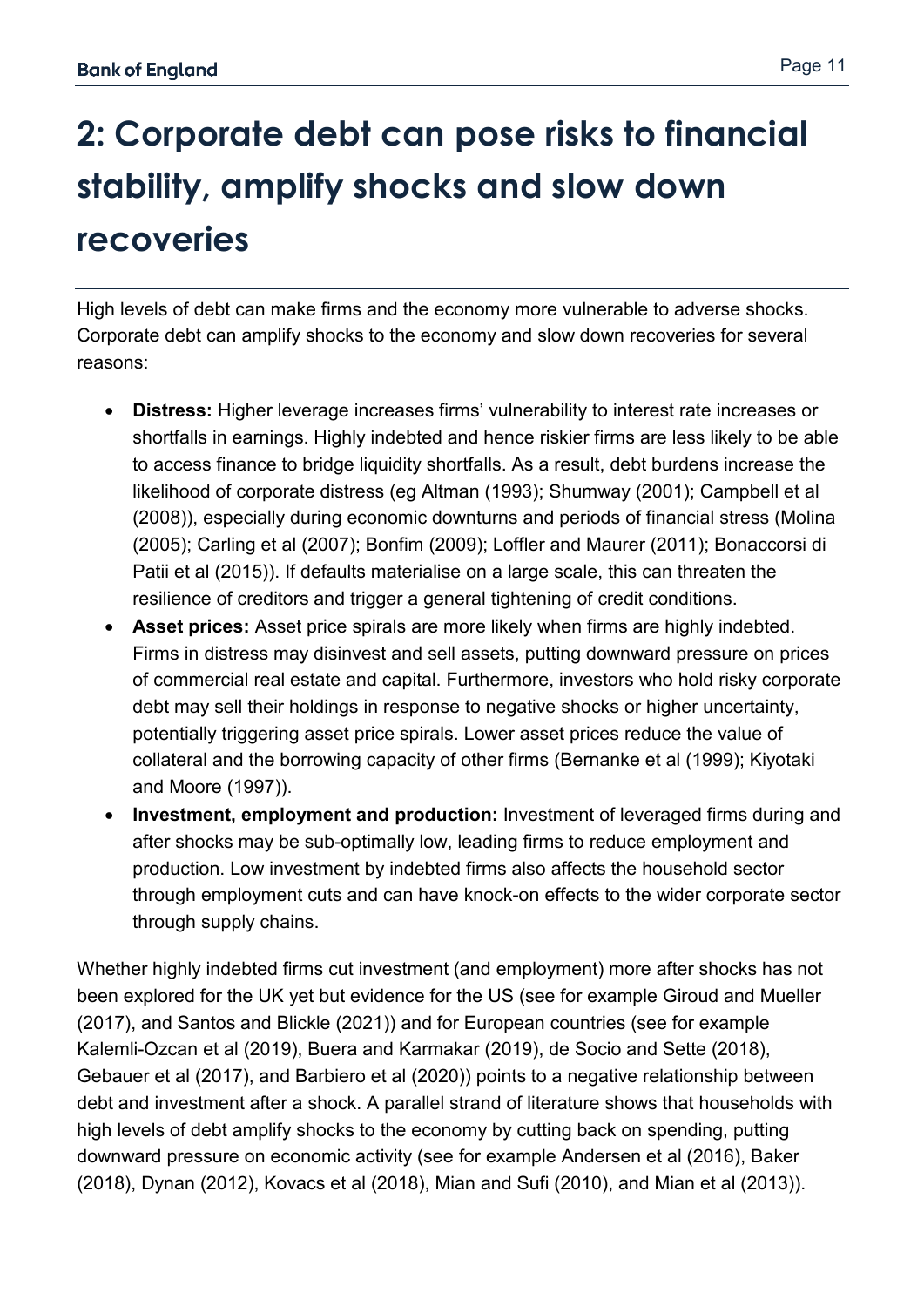Highly leveraged firms may cut investment more during downturns due to supply or demandside factors:

- **Supply-side factors:** Highly indebted firms might be unable to fund investment. Lower cash flows during a downturn and high debt servicing costs might imply that leveraged firms lack internal funds for business investment. In an environment with high uncertainty, higher risk aversion and deteriorating balance sheets of lenders and investors, a 'flight to quality' may set in and risky, highly indebted firms may face tighter credit conditions during crises. As a result, highly indebted firms could struggle to raise new funding for investment or to roll over existing debt. Falls in the value of collateral during crises can also contribute to this (Kiyotaki and Moore (1997)).
- **Demand-side factors:** Highly indebted firms may also be unwilling to fund new investment and investment could therefore be constrained by demand-side factors rather than credit supply. Shareholders of leveraged firms may not have incentives to invest if the benefits of this investment accrue to debtors. This debt overhang problem (Myers (1977); Jensen and Meckling (1976)) can be aggravated during downturns when returns on investment are lower (Lamont (1995)). Higher uncertainty around future cash flows during downturns and concerns about the ability to service debt or borrowing capacity when credit conditions tighten can also induce indebted firms to deleverage and to build cash reserves rather than to invest.

Whether the current regulatory framework would address the aggregate demand externality from underinvestment and downsizing by highly indebted firms depends on whether this response to shocks by highly indebted firms is driven by supply-side or demand-side factors. Credit contractions as the key supply-side factor should be limited if the banking system is well-capitalised and liquid. But changes to the regulatory framework introduced after the GFC are less likely to address cut-backs in investment spending by heavily indebted firms if these are driven by demand-side factors.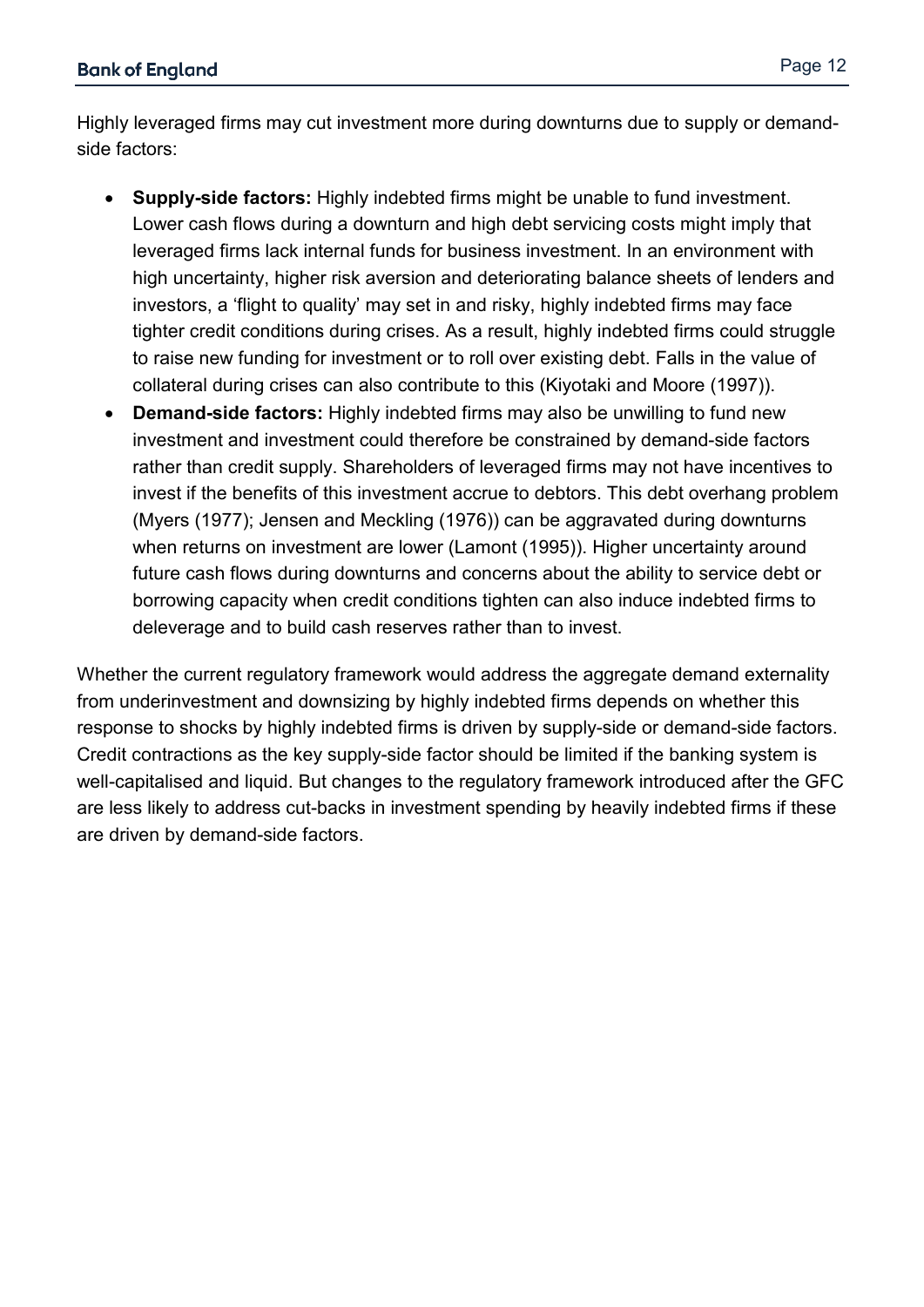$\overline{a}$ 

## <span id="page-12-0"></span>**Box A: Data and methodology**

Building on the methodology of Joseph et al (2021), we use local projections (Jorda (2005)) to assess how leverage at the onset of the global financial crisis affected SMEs' investment during the crisis and afterwards. Local projections allow us to estimate how investment by firm *i*, measured as cumulative fixed asset growth over different time horizons from 2007 to 2014, responds to the crisis conditional on the firm's leverage in 2006:

#### $\Delta \ln FA_{i,07+j} = \beta_j \text{Leverage}_{i,06} + \gamma_j X_i + \sum_{k=0}^1 \theta_{kj} \Delta \ln FA_{i,07-k} + \rho_s + \vartheta_r + \varepsilon_{i,j}$  (1)

The dependent variable is the change in the log of fixed assets between 2007 and the year 2007+*j* where *j* ranges from one to seven years.[2](#page-12-1) *Xi* includes a set of control variables that could affect investment and be correlated with leverage. We control for a firm's age by including two dummy variables for mature and old firms, a firm's operating profit to total assets as a measure of performance, a firm's capital-intensity based on the share of fixed assets in total assets, a firm's cash position which we measure as cash deposits as a share of total assets and firm size defined as the log of the total assets of the firm. All control variables are measured in the year 2006. Since investment can be lumpy or move in cycles, we control for pre-crisis investment by including two lags of annual fixed asset growth in our regressions. We also include four-digit SIC industry fixed effects, denoted as *ρ<sup>s</sup>* and regional fixed effects, denoted as *ϑr*, in our regressions. These fixed effects absorb variation in investment opportunities, investment demand, changes in credit supply or productivity shocks that are specific to certain regions or industries.

The main variable of interest is leverage. The beta coefficients capture the sensitivity of firms' investment over horizon *j* to pre-crisis leverage. In our baseline specification, we measure this as total liabilities to total assets. Total liabilities include short-term and long-term debt as well other liabilities such as trade credit and tax or pension liabilities. We chose to focus on this measure of leverage because the reporting requirements for smaller UK firms are relatively basic and debt is not well reported. Focusing on debt rather than liabilities would have reduced our sample substantially. However, we also present results for the subset of firms that report different measures of debt in Section 3.2. UK firms are not required to submit their accounts during a specific month of the year and accounts therefore cover different 12-month periods depending on the reporting month. We assign accounts submitted in the first half of a year to the previous calendar year and reports submitted in the second half of a year to the current calendar year. Firms' initial leverage positions thus capture their leverage ratios from accounts submitted between July 2006 and June 2007.

<span id="page-12-1"></span><sup>2</sup> Fixed assets include tangible assets such as property, plant and equipment and intangible assets.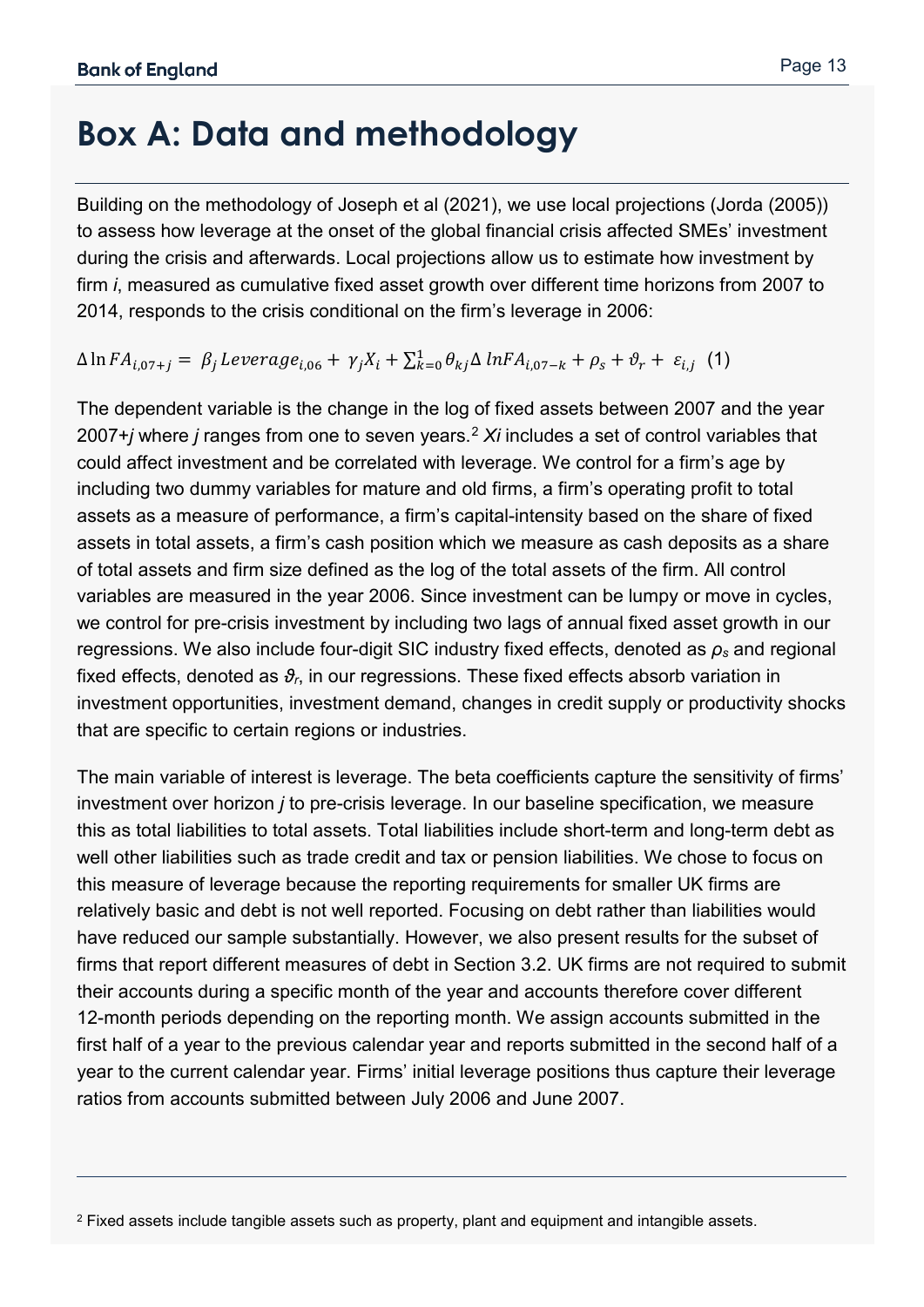#### **Bank of England**

We use the firm-level data set of Bahaj et al (2020) sourced from BvD's FAME database. Firms that have a parent are excluded from the sample to avoid double-counting. We focus on SMEs using the total asset threshold specified in the SME definition of the 2006 Companies Act. Around 90% of the firms in our sample are classified as small (total assets not exceeding £2.8 million) and only 10% are medium-sized (total assets not exceeding £11.4 million). Firms are classified using four-digit codes of the UK Standard Industry Classification. We exclude firms that operate in financial services or industries dominated by the public sector. We focus on firms that survived throughout the crisis and the recovery period to ensure that differences in debt-investment sensitivities for different investment horizons are not driven by firm entry and exit. Furthermore, we exclude firms that never reported positive fixed assets over the sample period and which are therefore unlikely to be involved in the operational activities of a corporate group. This results in a sample of 33,872 SMEs in our baseline regressions.

The final section of the paper attempts to capture credit supply constraints by matching firms with their lenders before the crisis. The FAME database contains the names of banks each firm has a secured loan with. Banks are required to register these loans with Companies House shortly after the loan has been created. If the bank fails to do so, it will be unable to seize the collateral in case the company defaults. Our data set allows us to match roughly a third of the firms in our sample with banks that they had a lending relationship with before the crisis. The vast majority of firms only had a borrowing relationship with one bank and we restrict our sample to these firms. SMEs in our sample were borrowing from 39 different banks. We merge our firm data with balance sheet information for these banks collected through the Bank of England's reporting forms for the year 2006 to assess in Section 4.2 whether debt-investment sensitivities of firms that were customers of banks with weaker balance sheets at the onset of the crisis were larger.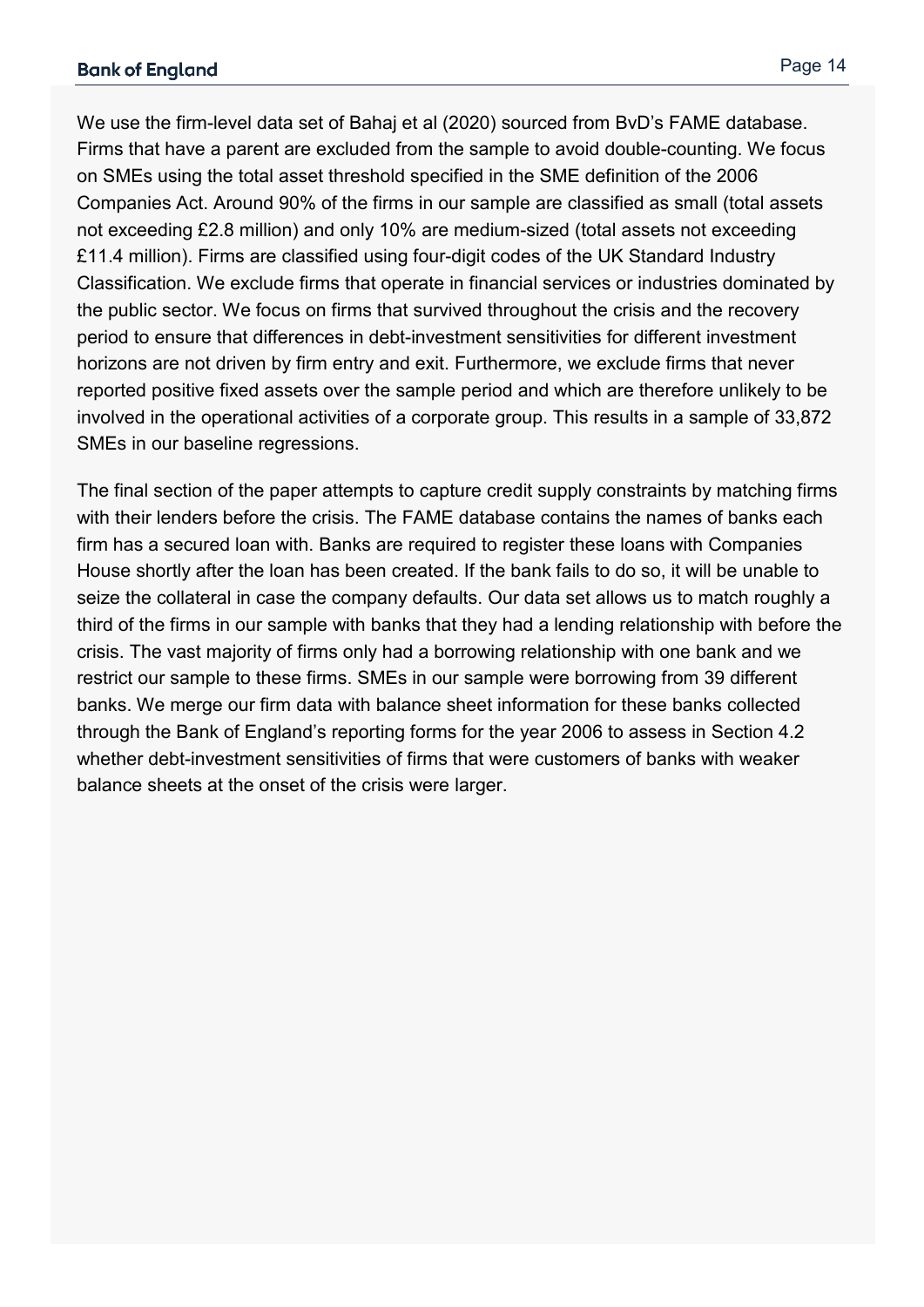## <span id="page-14-0"></span>**3: Investment behaviour of leveraged SMEs after the GFC**

### <span id="page-14-1"></span>**3.1: How did pre-crisis leverage impact corporate investment during and after the GFC?**

The results from estimating equation (1) confirm our earlier observations. SMEs that entered the crisis with higher leverage invested less, both during the GFC and afterwards, than firms with less leverage.

These results are graphically presented in Chart 2. The solid line shows the effect of the initial leverage ratio on cumulative fixed asset growth over different investment horizons, starting with fixed asset growth between 2007 and 2008 up to fixed asset growth between 2007 and 2014. The dashed lines indicate 90% confidence intervals around the estimates.



Note: The solid line depicts the beta coefficients from estimating equation (1) for our sample of 33,872 SMEs for different investment horizons. Initial leverage is measured as total liabilities to total assets in 2006/07. The chart depicts the effect of a 10 percentage point increase in the initial leverage ratio on investment over different horizons. Ninety per cent confidence intervals around these estimates are shown as dashed lines.

The negative effect of initial leverage did not only persist over time but increased up until 2012, despite the easing of credit conditions and the return of demand during the recovery period. Our estimates suggest that SMEs that entered the crisis with a 10 percentage points higher leverage ratio had almost half a percentage point lower fixed asset growth between 2007 and 2009. By 2014, their fixed asset growth was 0.7 percentage points lower compared to less leveraged firms.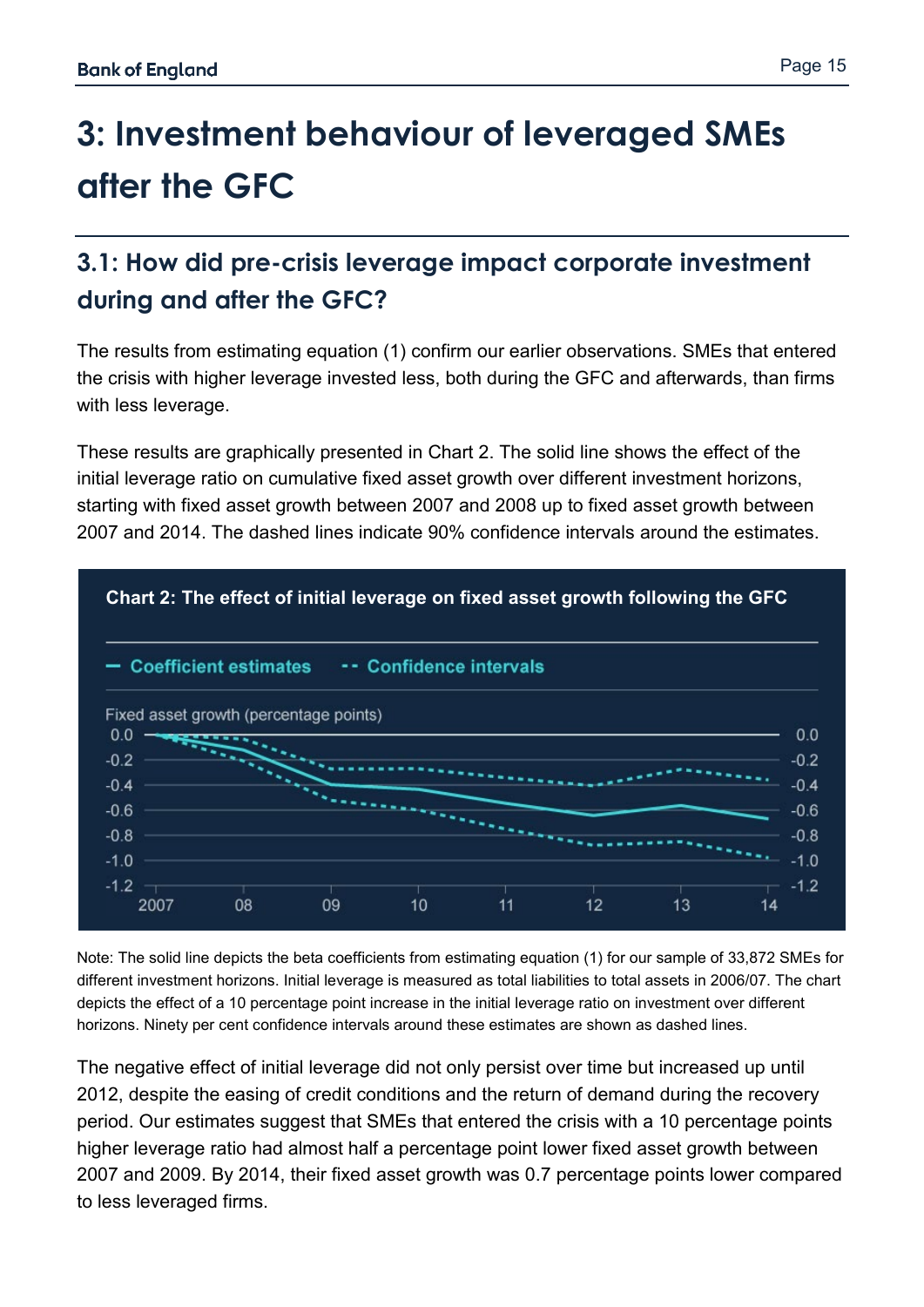$\overline{a}$ 

These results are statistically significant and economically meaningful. Official statistics suggest that the capital stock of all private non-financial corporations increased by 5% between 2007 and 2009 and by 22% between 2007 and 2014.<sup>[3](#page-15-0)</sup> Higher leverage ratios at the onset of the crisis could have wiped out a significant share of fixed asset growth especially during the crisis period according to our estimates.

We present estimates for a 10 percentage point increase in leverage in Chart 2. In our sample of SMEs, 16% of firms had increased their leverage ratio by 10 percentage points or more, and more than a third of the firms had increased their leverage ratio by at least 5 percentage points in the year before the crisis.

But leverage ratios also vary a lot across firms and sectors, and we see large differences in leverage ratios even among firms which operate in the same sub-sector and should therefore have similar production technologies (Charts 3 and 4). Our estimates suggest that these differences in leverage ratios lead to different investment patterns both across and within sectors. Leverage ratios averaged across firms in four-digit sectors range from around 10% to nearly 100%. The standard deviation of the leverage ratio within four-digit industries in our sample exceeds 10% for 97% of the industries and the average of the standard deviation across all sectors in our sample is 32 percentage points.

<span id="page-15-0"></span><sup>3</sup> Please see **[ONS data on the capital stocks and fixed capital consumption](https://www.ons.gov.uk/economy/nationalaccounts/uksectoraccounts/bulletins/capitalstocksconsumptionoffixedcapital/previousReleases)** for private non-financial corporations (PNFCs). A breakdown by firm size is not available and we cannot extract the SME component. Also note that given that firms submit their reports at different times throughout the year, we assign reports submitted between mid-2007 and mid-2008 for example to the year 2007. ONS data by contrast refer to calendar years. Between calendar years 2008 and 2010 the capital stock of PNFCs only grew by 0.76% and between calendar years 2008 and 2014 it grew by 16.8%. Using these dates highlights the economic significance of the leverage effect further.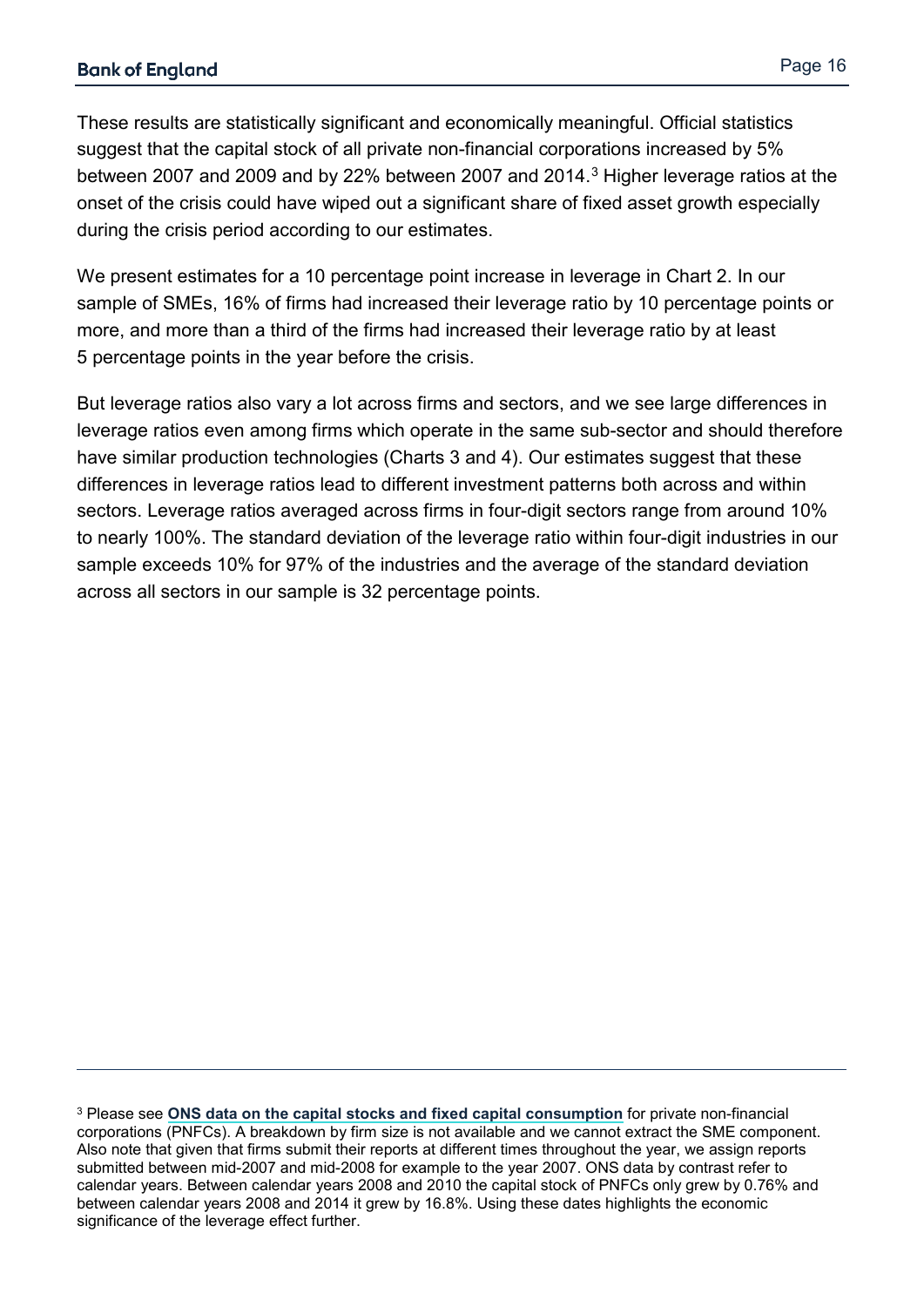

Note: Distribution of total liabilities to total assets in per cent in 2006/07. Leverage ratios are trimmed at 200%.



Note: Average of total liabilities to total assets in per cent in 2006/07 and standard deviations of leverage ratios within 386 four-digit sectors. Dashed lines show averages across sectors.

### <span id="page-16-0"></span>**3.2: Which types of SMEs drove the relationship between debt and investment?**

When assessing which types of firms drive the negative relationship between debt and investment, we find that the investment of capital-intensive firms in particular is very sensitive to initial leverage. We estimate that, compared to our baseline results, the negative effect of leverage on investment after the crisis was twice as large for relatively capital-intensive SMEs. These firms account for the bulk of the fixed asset stock in our sample and therefore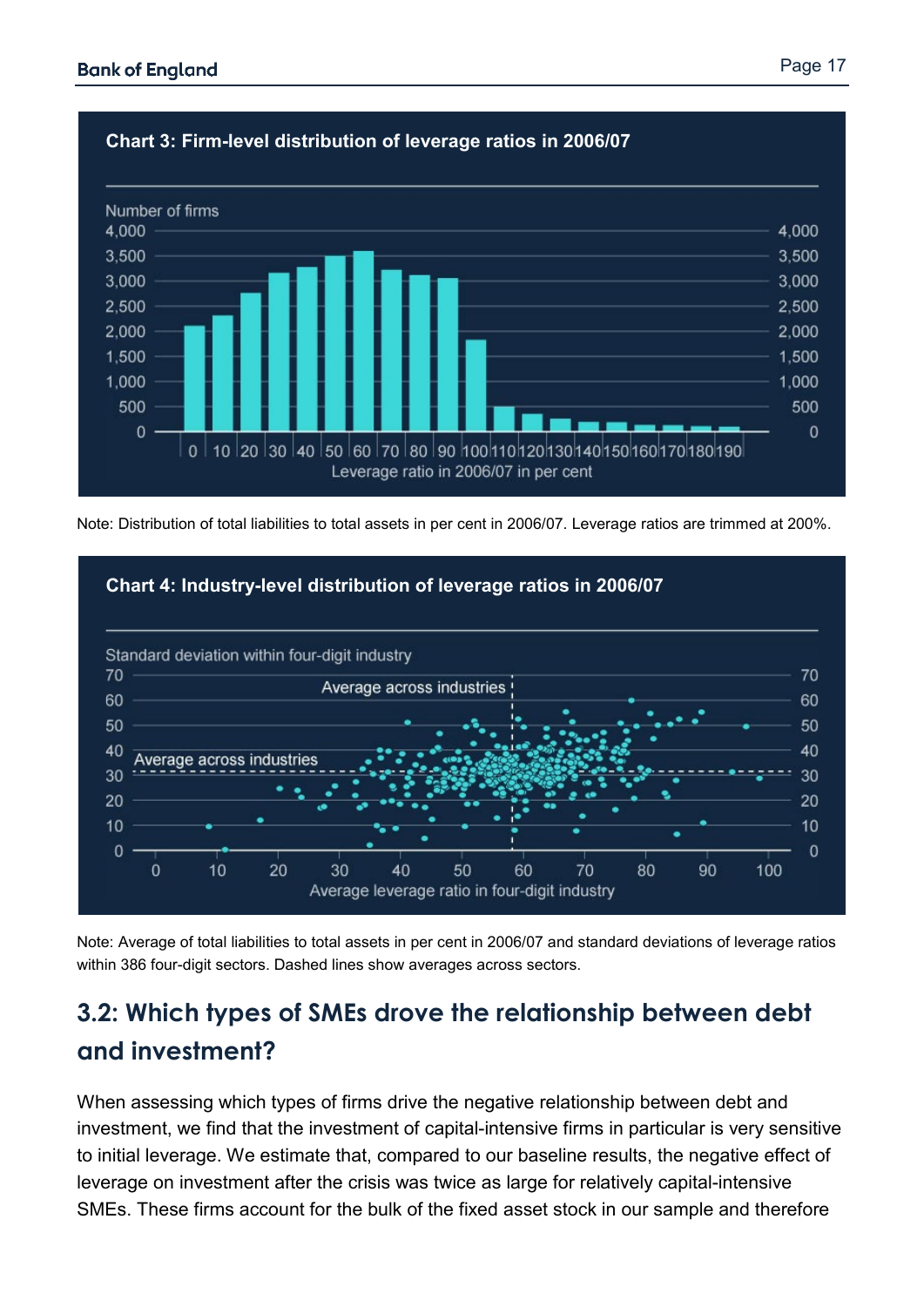contributed most to the overall fixed asset growth of SMEs. Capital-intensive firms, defined here as firms with a fixed assets to total assets ratio greater than the sample median of roughly 30%, accounted for almost 90% of the total capital stock in our sample at the onset of the crisis.

To assess the sensitivity of capital-intensive SME's investment to pre-crisis leverage, we include in equation (1) an interaction term between 2006 leverage and a dummy variable that takes a value of one if the firm is capital-intensive and zero otherwise. Results are illustrated in Chart 5 where the orange line shows the effect of initial leverage for firms with high capital-intensity and the aqua line shows the effect for firms with low capital-intensity.

#### **Chart 5: The effect of initial leverage on fixed asset growth following the GFC, by capital-intensity**



Note: The solid line depicts the beta coefficients from estimating equation (1) for our sample of 33,872 SMEs with an interaction term between initial leverage and a dummy for capital-intensive firms. We also include leverage, defined as total liabilities to total assets in 2006/07, and a dummy variable which takes a value of 1 for capital-intensive firms and a value of 0 for less capital-intensive firms as stand-alone terms in the regressions. We drop the continuous control variable for capital-intensity in these regressions. Capital-intensive firms are defined as firms with a fixed assets to total assets ratio greater than the sample median of 0.28. The chart depicts the effect of a 10 percentage point increase in the initial leverage ratio for both types of firms. Ninety per cent confidence intervals around these estimates are shown as dashed lines.

Investment by capital-intensive SMEs in the crisis was much more sensitive to pre-crisis leverage than investment by firms with low capital-intensity. The impact of pre-crisis leverage on the investment of firms with low capital-intensity is not significantly different from zero for investment up until 2012 and only becomes marginally significant and positive over longer horizons. By contrast, the effect of leverage on the fixed asset growth of capital-intensive SMEs is significant and negative over the whole sample period. For capital-intensive firms, a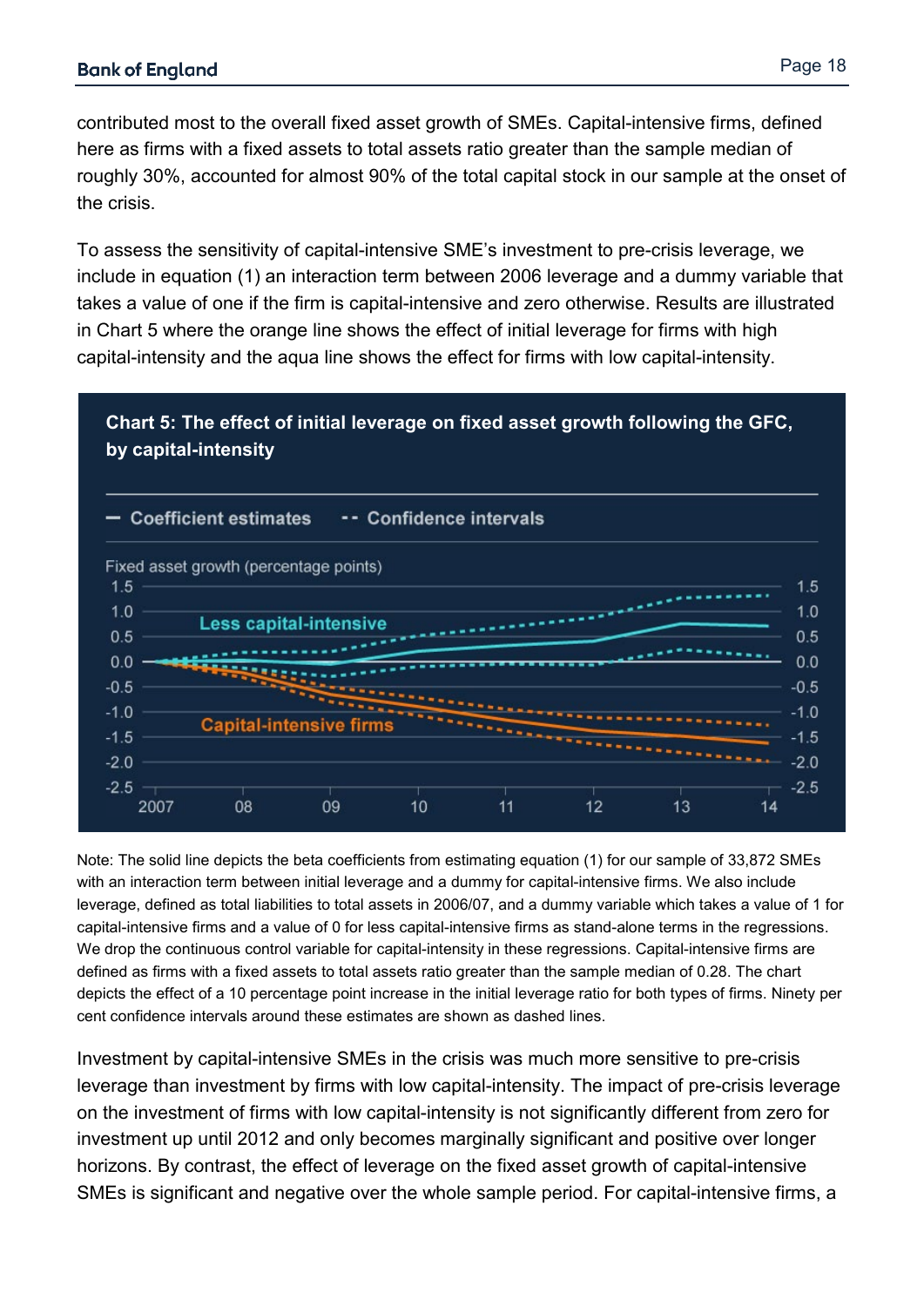$\overline{a}$ 

10 percentage points increase in the leverage ratio lowered fixed assets growth during the crisis (2007-2009) by 0.7 percentage points. The effect becomes more negative over longer investment horizons: Between 2007 and 2014, the stock of fixed assets of capital-intensive SMEs with 10 percentage points higher initial leverage fell 1.6 percentage points more than the fixed asset stock of capital-intensive firms with less leverage.

Our finding that investment by capital-intensive SMEs was more sensitive to leverage may be surprising given that capital-intensive firms have more fixed assets that they could post as collateral when they borrow from banks.<sup>[4](#page-18-1)</sup> The availability of collateral could have eased financial constraints and mitigated the effect of leverage on the investment of capitalintensive firms. Our evidence that capital-intensive firms have higher debt-investment sensitivities could be due to the possibility that maintaining the large stock of capital of capital-intensive firms requires larger and lumpier investments that are difficult to fund exclusively using internal sources of funds. When credit conditions tighten – particularly for riskier, more leveraged firms – investment by capital-intensive firms may become more constrained. Capital-intensive firms may also be more concerned about their future borrowing capacity if they are more reliant on external funding. These firms could therefore have chosen to repair their balance sheets and to deleverage following the crisis. Firms with low capital-intensity have structurally lower fixed asset stocks and may not have to dedicate a significant portion of their funds to maintaining their capital. These firms are more likely to rely on internal sources of funds, such as cash reserves and revenue flows, to fund their investment. This might explain the absence of a significant relationship between leverage and investment for these firms.<sup>[5](#page-18-2)</sup>

### <span id="page-18-0"></span>**3.3: Which types of leverage mattered for investment during and after the GFC?**

Next, we explore which types of leverage were the most important determinants of SME investment after a shock. This allows us to better understand risks associated with different types of liabilities and to understand the real economy effects of the maturity structure of corporate leverage.

To assess the sensitivity of investment to different types of debt, we replicate our analysis in the previous section but replace the total liabilities to total assets ratio in equation (1) with different measures of leverage in separate regressions. The different types of leverage we focus on are current liabilities, total bank debt, long-term bank debt, short-term bank debt,

<span id="page-18-2"></span><span id="page-18-1"></span><sup>4</sup> According to Anderson et al (2018) and Bahaj et al (2020), around 75%–80% of SME loans are collateralised. <sup>5</sup> It is worth noting that capital-intensive and less capital-intensive firms as defined here do not differ significantly in terms of their other characteristics except in terms of their cash holdings which are larger for less capital-intensive firms. Leverage ratios are not significantly different across the two types of firms. We test this using normalised differences in means and apply the rule of thumb proposed by Imbens and Wooldridge (2009).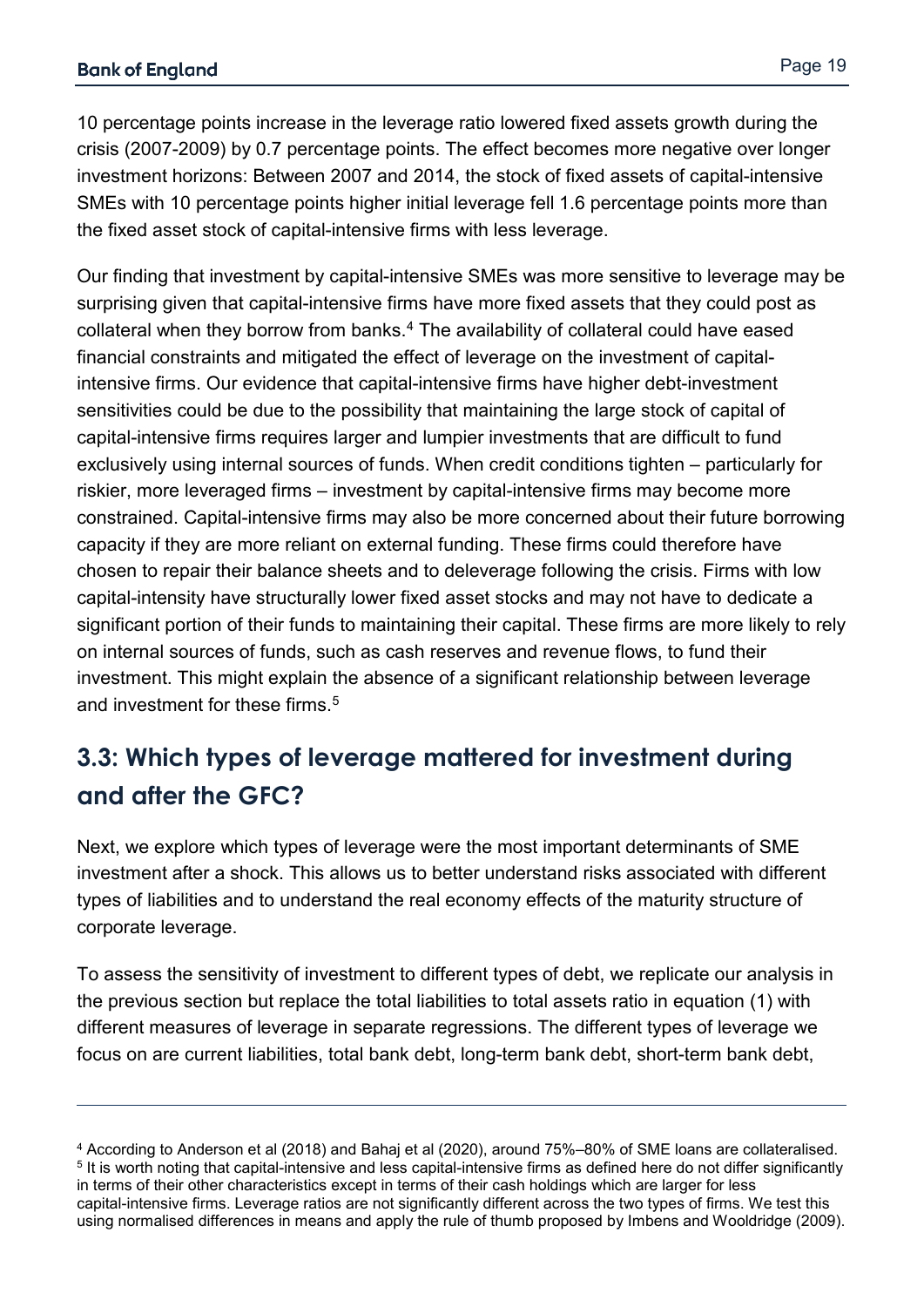and total net debt. All leverage measures are scaled by total assets. Current liabilities include bank debt that falls due within a year as well other liabilities such as trade credit and corporation tax or social security and VAT payments, which are due within one year.

For SMEs for which we have coverage for all types of leverage measures, current liabilities account on average for 65% of total liabilities. Debt makes up for 46 % of total liabilities on average and consists of short-term debt (43% of total debt on average) and long-term debt (57% of total debt on average). Short-term debt includes short-term bank loans and overdrafts and lease/hire purchase payments that become payable in less than a year. Long-term debt consists of bank loans with a maturity of more than a year and lease/hire purchase payments that fall due in the longer term.

We also assess whether cash balances on firms balance sheets can offset the negative effect of gross debt on investment. Cash has been shown to have a significant positive effect on corporate investment, particularly during downturns (Joseph et al (2021)). To measure net debt, we subtract cash holdings from total debt.

The results are shown in Table A. Columns (1) and (2) of the table report the effect of leverage on fixed assets growth during the crisis (2007–09) and over the whole sample period (2007–14), respectively. It is worth noting that, when using total debt, long-term debt, and total net debt in our regressions, the sample size drops considerably, as indicated in column (3).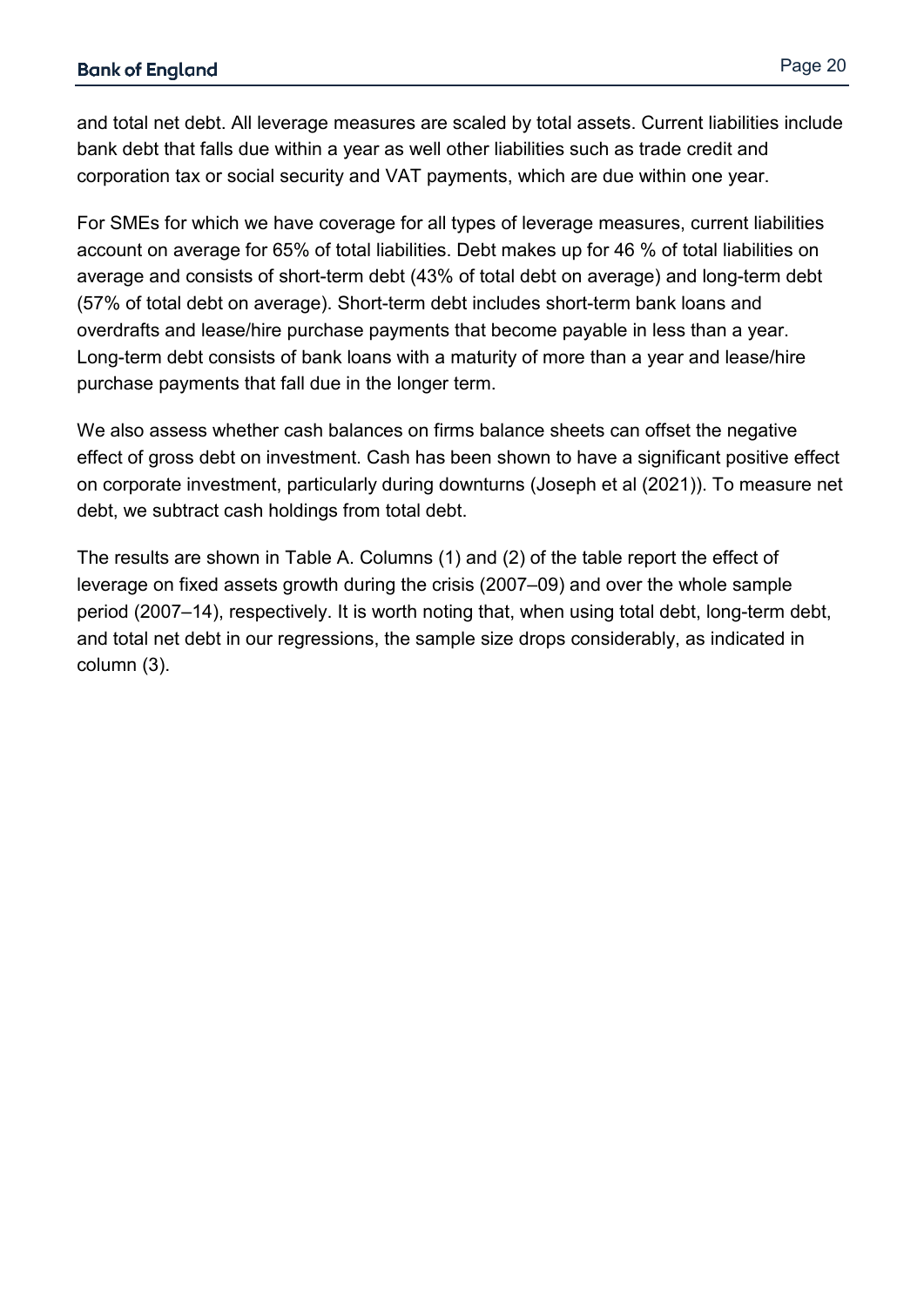|                                               | <b>Fixed assets growth</b> |             | <b>Observations</b> |
|-----------------------------------------------|----------------------------|-------------|---------------------|
|                                               | $2007 - 09$                | 2007-014    |                     |
| <b>Total liabilities/Total</b>                | $-0.0397***$               | $-0.067***$ | 33,872              |
| assets                                        | (0.008)                    | (0.019)     |                     |
| <b>Current liabilities/Total</b>              | $-0.070***$                | $-0.116***$ | 32,091              |
| assets                                        | (0.009)                    | (0.024)     |                     |
| Long-term liabilities/<br><b>Total assets</b> | $-0.002$                   | $-0.019$    | 32,091              |
|                                               | (0.012)                    | (0.039)     |                     |
| <b>Total debt/Total assets</b>                | $-0.002$                   | $-0.097*$   | 11,081              |
|                                               | (0.019)                    | (0.058)     |                     |
| Short-term debt/Total                         | $-0.063***$                | $-0.128***$ | 33,223              |
| assets                                        | (0.015)                    | (0.023)     |                     |
| Long-term debt/Total                          | 0.036                      | 0.002       | 11,081              |
| assets                                        | (0.025)                    | (0.062)     |                     |
| Total net debt/Total                          | $-0.013$                   | $-0.055$    | 11,175              |
| assets                                        | (0.015)                    | (0.038)     |                     |

#### **Table A: Debt-investment sensitivities using different leverage measures**

Note: The table reports coefficients from estimating equation (1) using different measures of initial leverage in 2006/07. We report the effect of initial leverage on the change in the log of fixed assets between 2007 and 2009 and the change in the log of fixed assets between 2007 and 2014. Unlike in the charts, the table reports the effect of a 1 percentage point increase in the initial leverage ratio. \*\*\* indicates significance at the 1% level, \*\* at the 5% level, and \* at the 10% level.

The first row in Table A shows the coefficients for our baseline specification which we presented graphically in Chart 2. Within total liabilities, current liabilities (row 2) have a significant negative effect on investment while the effect of long-term liabilities is not significantly different from zero (row 3). Debt as a share of total assets has a significant negative effect on investment over the longer run only (row 4), likely because only the effect of short-term debt is significant (row 5) while more long-term debt on firms' balance sheet does not affect their subsequent investment behaviour (row 6). This sensitivity of investment to short-term debt has been documented before (eg Duchin et al (2010); Almeida et al (2012); Duval et al (2017)).

Firms with short-term debt are exposed to rollover risk and face the risk that the terms or the availability of credit deteriorate. We confirm below that credit after the GFC became more expensive for firms with more initial short-term debt. Short-term debt can also aggravate debt overhang problems as shown by Diamond and He (2014). Surprisingly, we find that net debt does not affect investment (row 7) even if cash and debt individually affect investment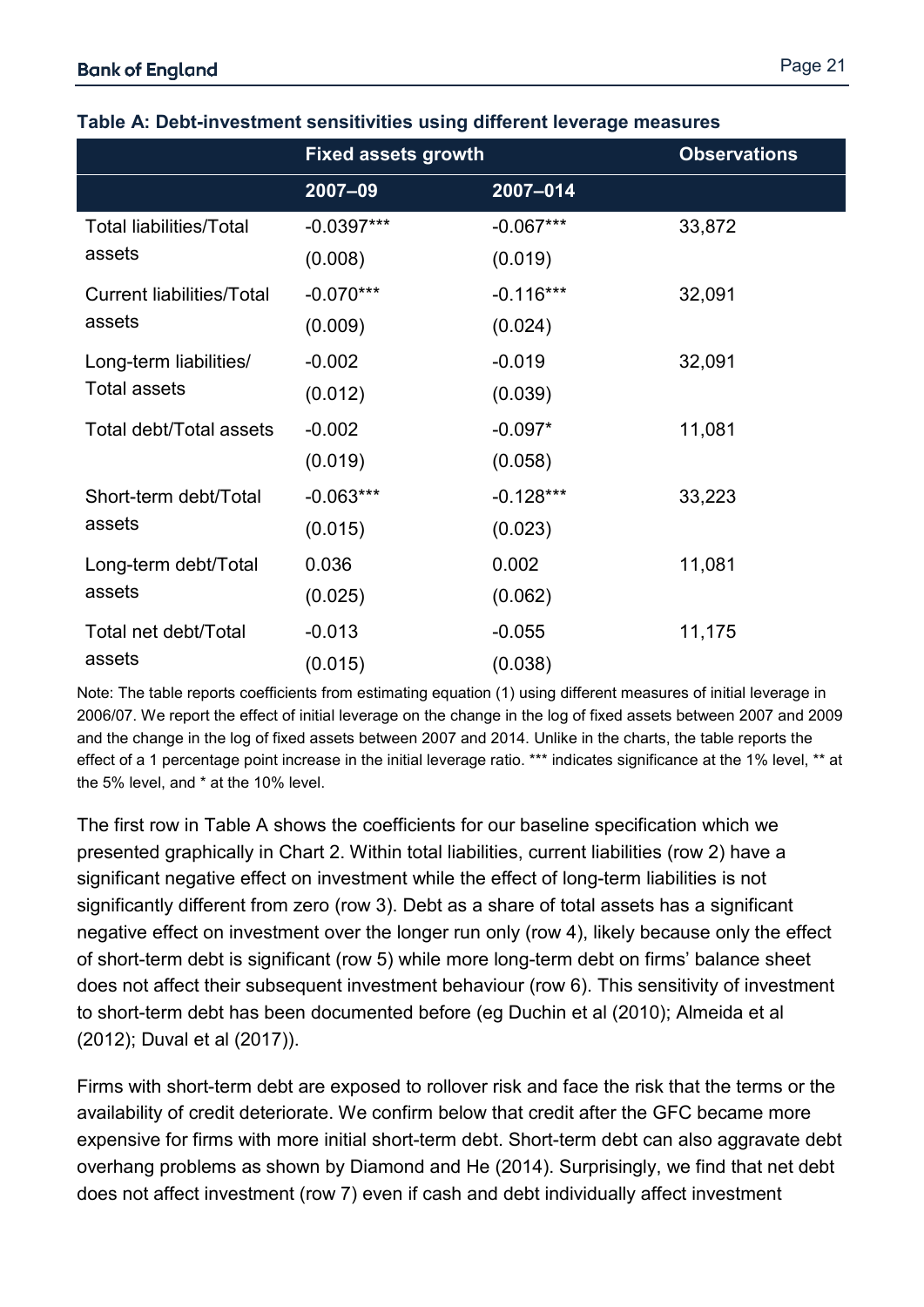patterns. Overall, the main conclusion from this analysis is that investment is more sensitive to short-term leverage, not only during the crisis but also during the recovery period.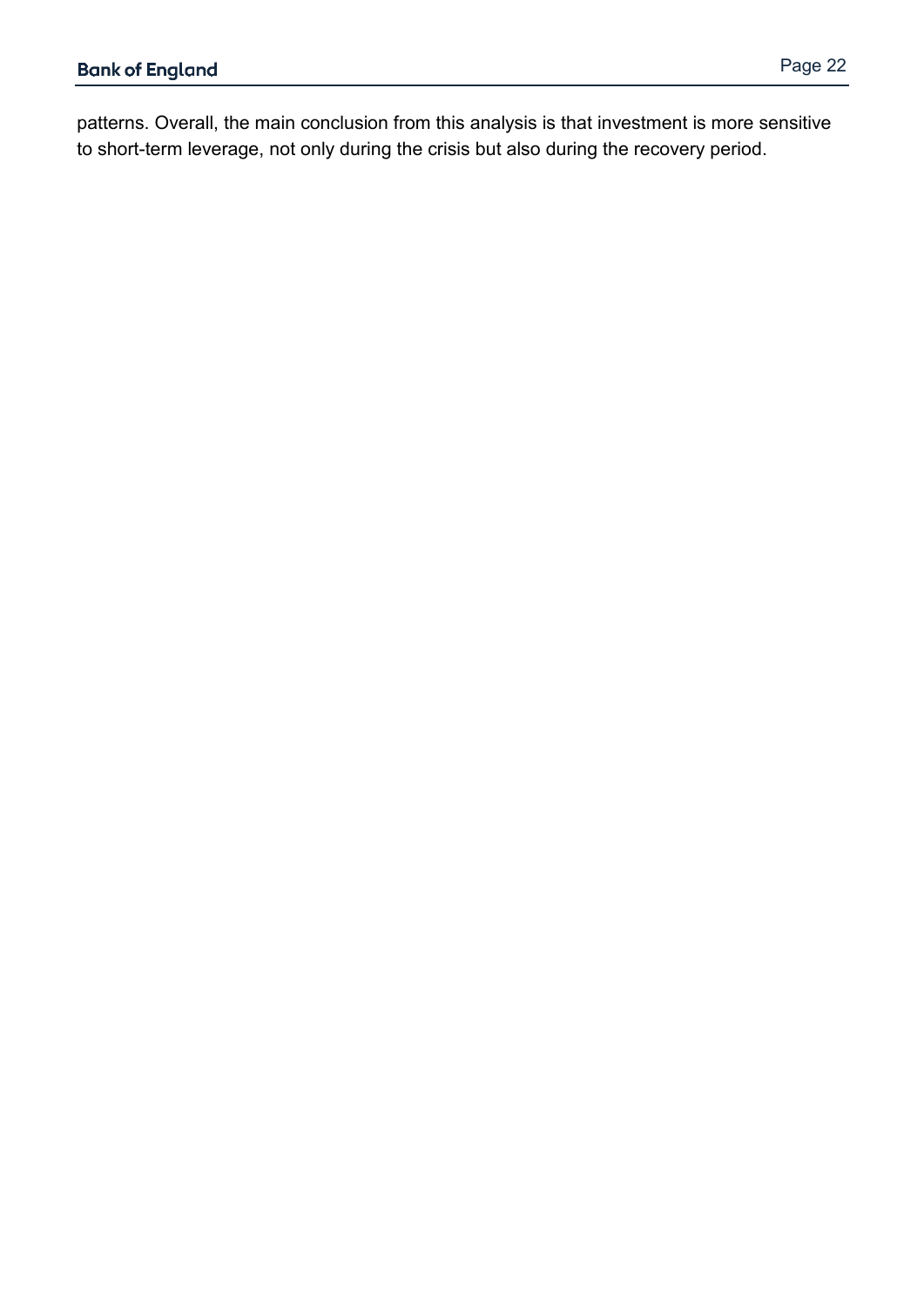## <span id="page-22-0"></span>**4: Analysis of transmission channels from corporate leverage to investment**

In this section, we investigate the underlying drivers of the negative relationship between corporate leverage and investment. Our aim is to understand the channels behind the effect of leverage and why it proved so persistent. As set out in Section 2, the negative relationship between leverage and subsequent investment could be driven by supply or demand-side effects. On the supply side, more indebted, riskier firms could struggle to raise new funding for investment or to roll over existing debt during and after the crisis. On the demand-side, more leveraged firms could be unwilling to invest and demand less credit due to debt overhang and concerns about debt service or their future borrowing capacity.

Both demand and supply-side channels imply that firms with more leverage at the onset of the crisis subsequently borrowed less than firms with less initial leverage. We first verify empirically that indebted firms deleveraged more during and after the GFC and then assess whether firms with more initial leverage also repaired their balance sheets by accumulating cash and other liquid assets.

Next, we test if this was driven by supply-side factors. To do so, we explore how funding costs evolved for SMEs with different initial leverage ratios. Less borrowing combined with more expensive credit for leveraged companies would point towards a contraction in credit supply for these companies. We also test if the investment response was larger for leveraged SMEs that had borrowing relationships with weaker banks at the onset of the crisis. Banks with weaker balance sheets were more likely to cut back credit during the crisis and we can therefore assess whether credit supply effects account for some of the negative relationship between leverage and investment.

Identifying supply and demand channels is important for the design of effective policy tools aimed at preventing potential underinvestment in the face of a shock. Better capitalisation of the banking sector after the GFC should prevent sharp contractions in credit supply during crises. Demand-driven underinvestment could potentially be mitigated through borrower-based macroprudential tools for the corporate sector.

Deleveraging by firms and sustained balance sheet repair could also explain the persistence of the effect of leverage at the onset of the crisis on investment up until 2014. As discussed in more detail in Joseph et al (2021), a second potential channel through which initial balance sheet conditions can have lasting effects is through self-reinforcing competition dynamics. It is possible that leveraged SMEs that invested less during the crisis had lost productive capacity and market share when demand rebounded and the recovery set in. As a consequence, these firms could have generated less earnings for reinvestment, resulting in a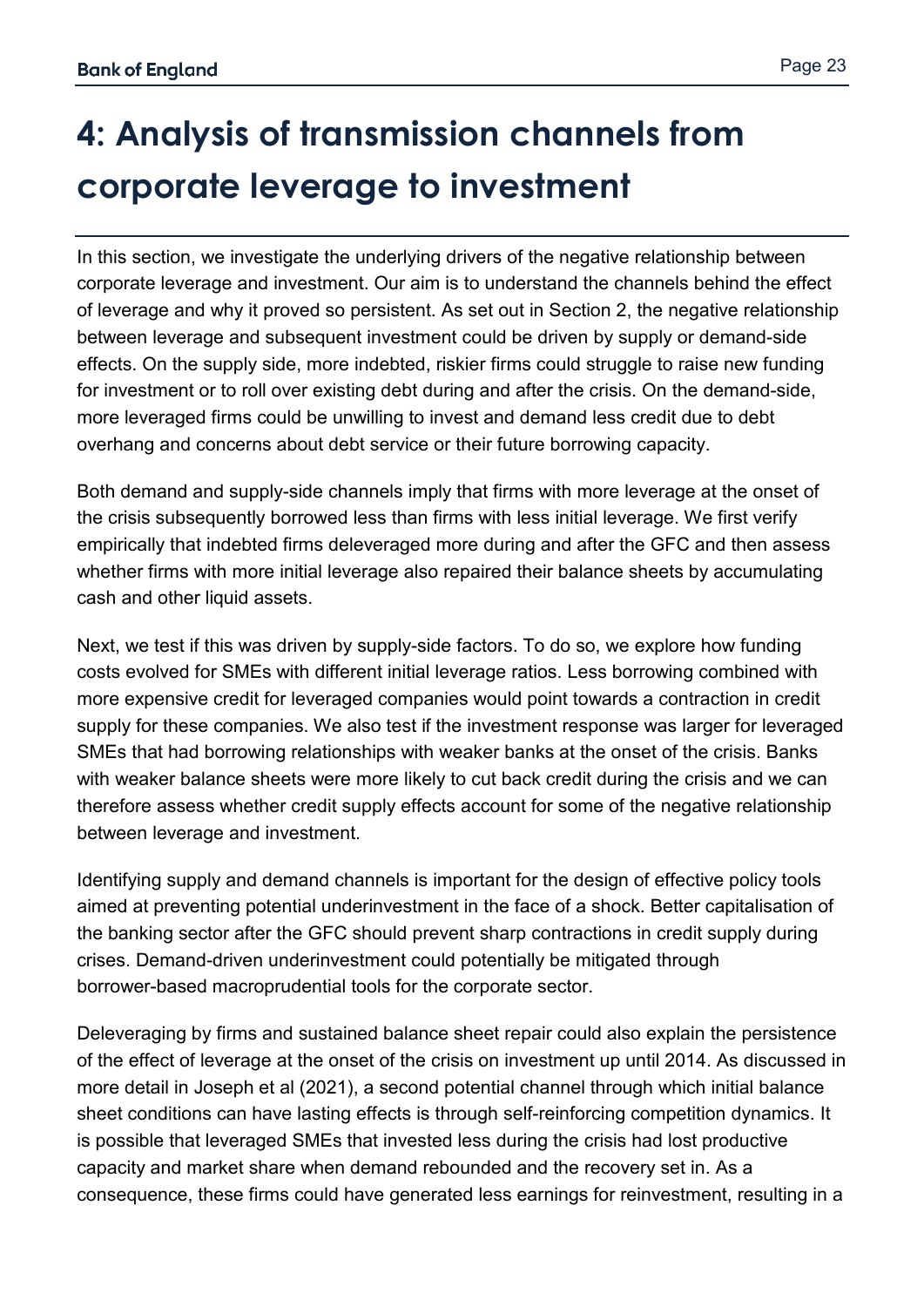further worsening of their competitive positions and further investment cuts. We do not find evidence of this negative feedback loop working through competition dynamics and earnings and do not show the results in this paper.

### <span id="page-23-0"></span>**4.1: How did SMEs adjust their balance sheets in response to the GFC?**

Chart 6 sheds light on balance sheet adjustments of SMEs with different initial leverage ratios at the onset of the crisis. It shows the average cumulative growth rates of total liabilities (Chart 6, Panel 1) and cash holdings (Chart 6, Panel 2) of firms in different leverage buckets, analogous to the simple investment averages we presented in Chart 1. Firms with pre-crisis leverage ratios below 20% leveraged up both during the crisis (2007–09) and in the long run (2007–14). During the crisis, all other firms deleveraged. But by 2014, liabilities of firms with initial leverage ratios below 80% had increased relative to levels in 2007. Only the liabilities of firms with leverage ratios above 80% were still lower in 2014 than they had been in 2007. Balance sheet repair by highly leveraged firms in 2006/07 also involved the build-up of cash buffers (Chart 6, Panel 2). Firms with leverage ratios below 20% ran down their cash buffers over time but all firms with leverage ratios above 20% increased their cash holdings on average both during the crisis and afterwards. Firms with more pre-crisis leverage increased their cash holdings more. Firms that entered the crisis in negative equity saw the largest increase in cash buffers. Partly due to their low initial holdings their cash holdings grew by 45% between 2007 and 2014.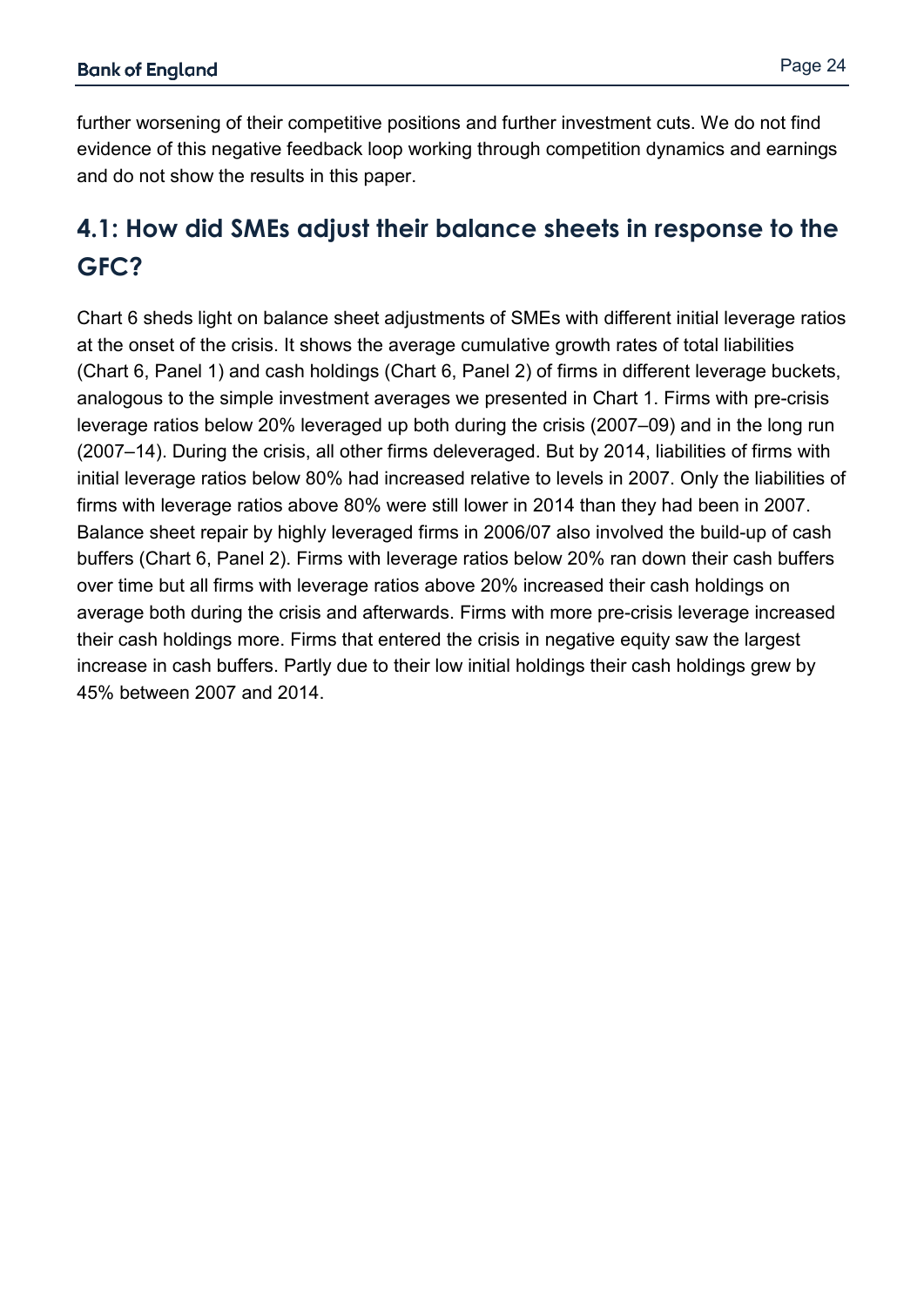

Note: The chart shows average cumulative growth of total liabilities (Panel 1) and of cash holdings (Panel 2) for SMEs in different initial leverage buckets. Leverage is measured by total liabilities to total assets in 2006/07. Cumulative growth rates are calculated for increasing time horizons from 2007–08 up to 2007–14.

We examine balance sheet repair following the crisis more formally using local projections and control for other factors that could affect balance sheet adjustments so as to tease out the effect of higher pre-crisis leverage. Chart 7 depicts the association between higher initial leverage, captured by total liabilities to total assets, and subsequent deleveraging, measured as the growth rate of different types of liabilities (total liabilities, total debt, current liabilities and short-term debt). The aqua bars show that SMEs that had more leverage at the onset of the crisis deleveraged more during the crisis. Growth rates in debt and short-term debt were particularly sensitive to pre-crisis leverage. The orange bars show that SMEs with higher leverage at the onset of the crisis continued to deleverage more, also during the recovery period when credit conditions eased for the corporate sector as a whole. A 10 percentage point increase in the leverage ratio in 2006/07 was associated with a 3–4 percentage point drop in the growth rate of total liabilities and in current liabilities between 2007 and 2014, and with a 9 percentage point drop in total debt growth. Firms with a 10 percentage point higher initial leverage ratio also had lower short-term debt growth by 7 percentage points between 2007 and 2014.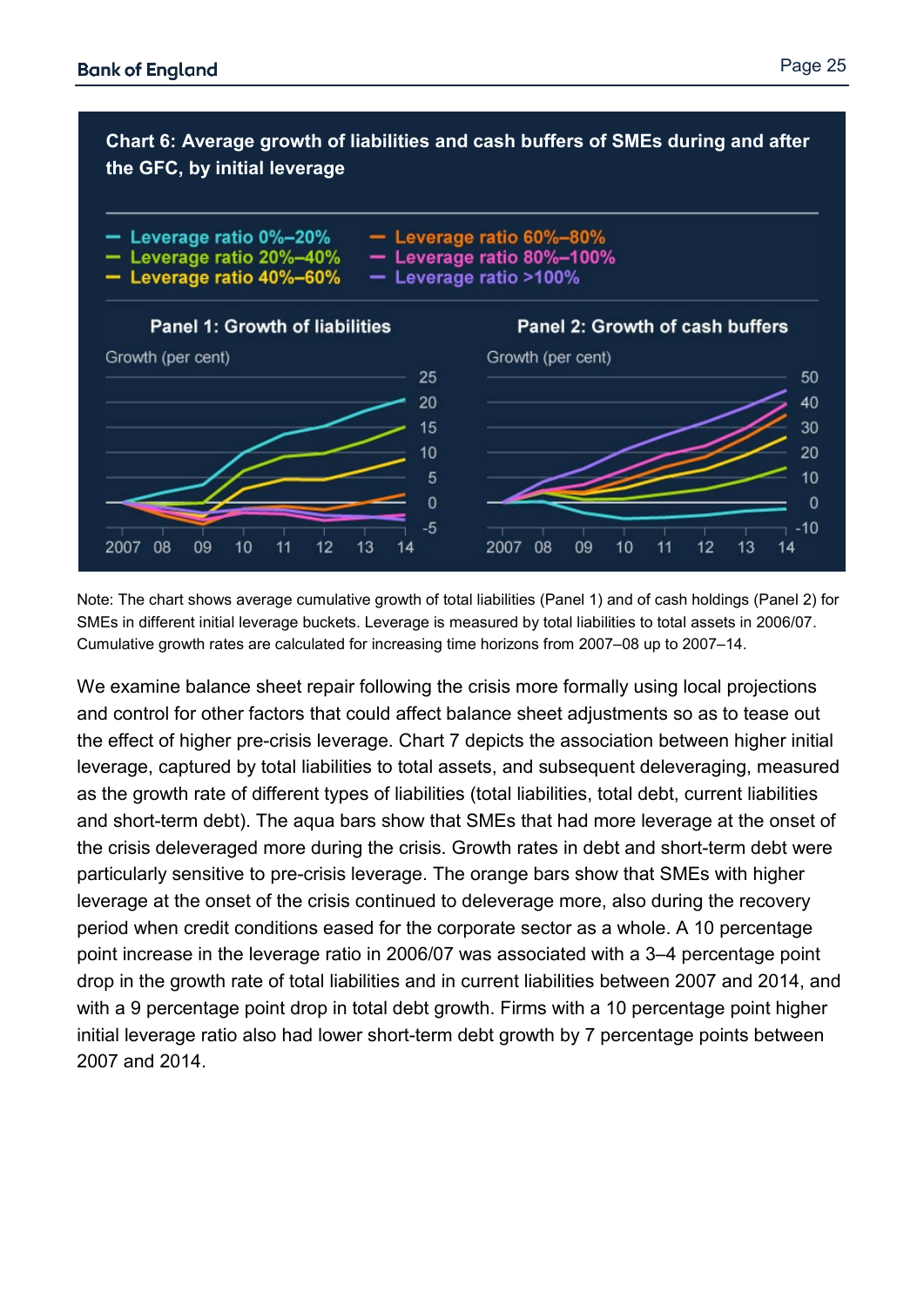

#### **Chart 7: The effect of initial leverage on the growth rate of liabilities and of debt following the GFC**

Note: The chart shows coefficients on initial leverage from estimating equation (1) using different measures of liability or debt growth as dependent variables. We use the change in the log of total liabilities, total debt, current liabilities and short-term debt between 2007 and 2009 and between 2007 and 2014 as dependent variables. The lagged dependent variables in equation (1) are replaced by the respective annual growth rates of leverage before the crisis. The key explanatory variable in these regressions is the ratio of total assets and total liabilities in 2006/07. The bars depict the effect of a 10 percentage point increase in this ratio. The effect of initial leverage is significant at least at the 10% level in all regressions.

Firms with more leverage also adjusted their assets (other than fixed assets) more in response to the shock. Chart 8 shows that while SMEs with high leverage did not change their cash holdings materially during the crisis, high leverage was associated with a substantial increase in cash buffers during the recovery period. A higher initial leverage ratio by 10 percentage points was associated with a 1.7 percentage point increase in cash buffers between 2007 and 2014. This build-up of cash buffers by more indebted firms also drives an overall increase in current assets, although the long-term effect is smaller than for the cash component. Finally, higher leverage was associated with lower total asset growth between 2007 and 2009, in line with the larger decline in the stock of fixed assets of these firms. Given the opposing effects of leverage on current assets and fixed asset growth, the effect on total asset growth over the entire period was insignificant as indicated by the light orange bar in Chart 8. This suggests that in the longer run, higher leverage led to a change in the composition of SMEs' balance sheets rather than a change in the size of these firms.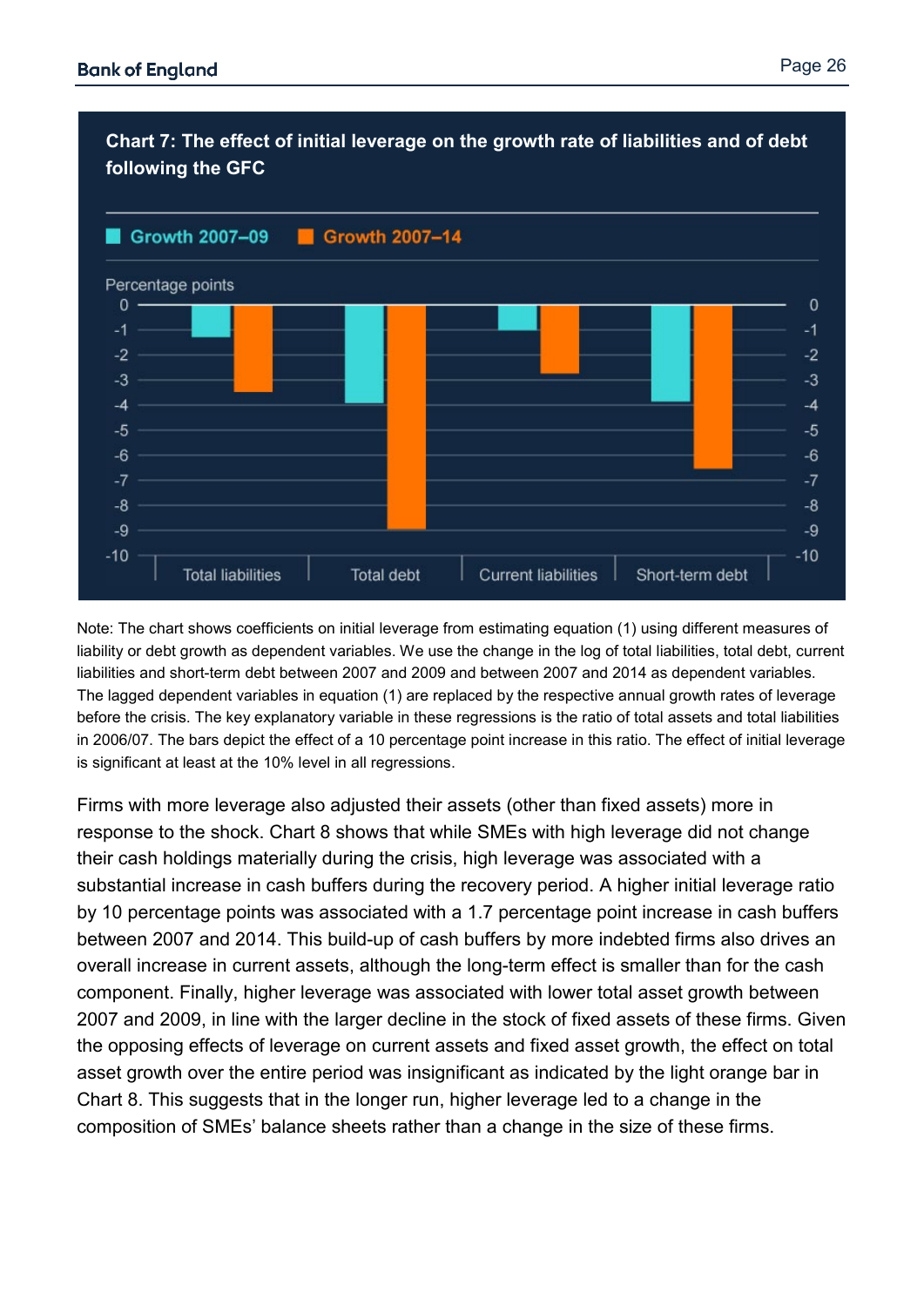

Note: The chart shows coefficients on initial leverage from estimating equation (1) using different measures of asset growth as the dependent variable. We use the change in the log of cash, current assets and total assets between 2007 and 2009 and between 2007 and 2014 as dependent variables. Lagged dependent variables in equation (1) are replaced by the respective annual growth rates before the crisis. The key explanatory variable in these regressions is the ratio of total assets and total liabilities in 2006/07. The bars depict the effect of a 10 percentage point increase in this ratio. The effect is significant at least at the 10% level in all regressions, except for the total asset growth from 2007 to 2014 as indicated by the light orange bar.

Evidence of deleveraging and building cash buffers reported in this section shows that high initial leverage led firms to repair their balance sheets following the crisis. But deleveraging and the shift towards liquid assets that accompanied and potentially drove investment cuts by more indebted firms could have been caused by either demand-side or supply-side factors. Analysis in the next section tries to shed light on this.

### <span id="page-26-0"></span>**4.2: Was the relationship between corporate leverage and investment driven by a contraction in credit supply?**

In this section, we present indicative evidence suggesting that debt-investment sensitivities following the GFC were at least partly driven by supply-side effects.

First, we show that borrowing became more expensive for SMEs with higher initial leverage after the crisis than for less leveraged SMEs. Combined with our finding that SMEs with higher initial leverage deleveraged more, this suggests that initial leverage shifted the credit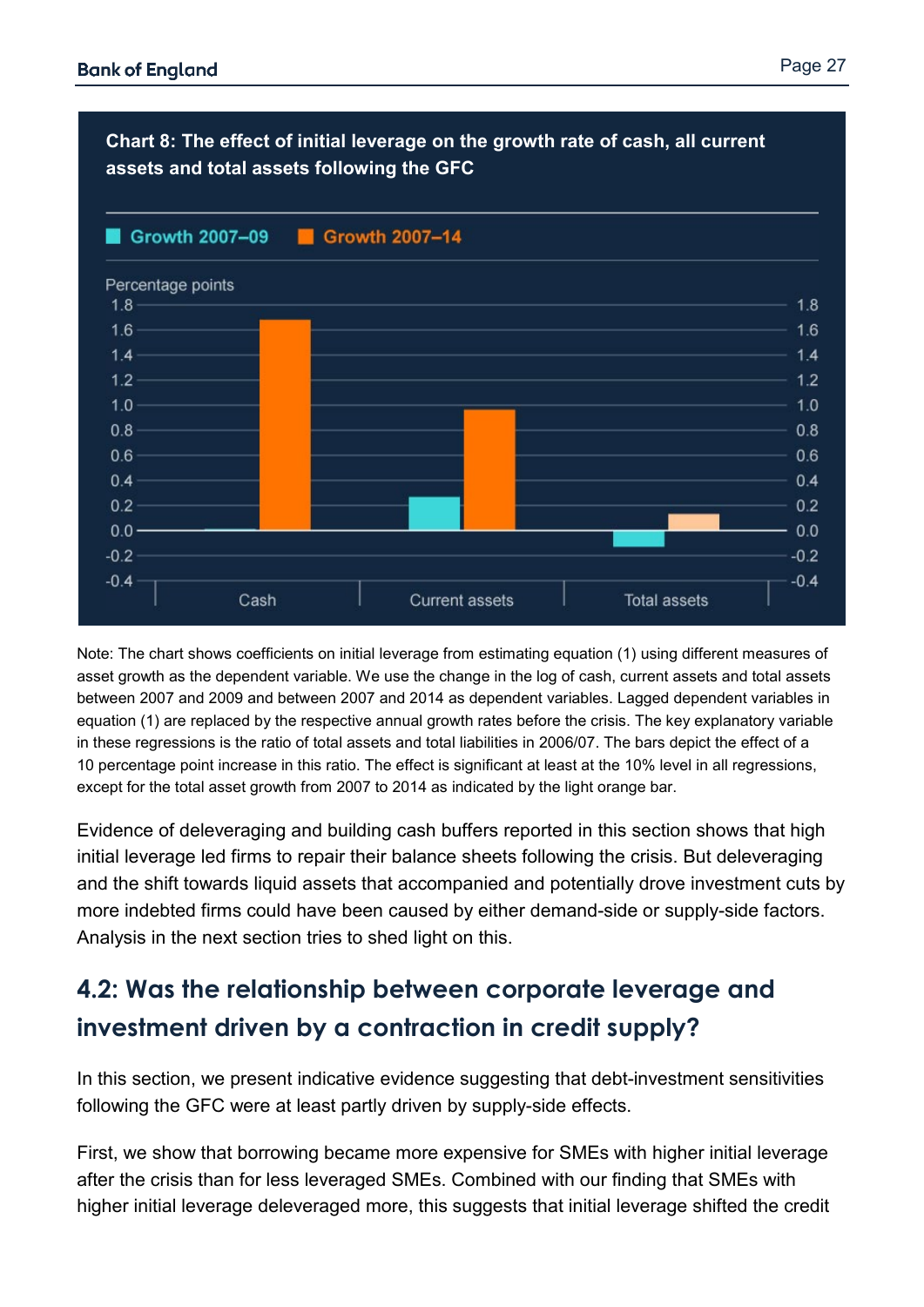supply curve inwards and led to a tightening of credit conditions for these firms. Our results on changes in the cost and the quantity of credit suggest that the credit supply effect associated with higher initial leverage dominated the demand effect.

Second, we show that debt-investment sensitivities were higher for firms whose primary bank had a weaker balance sheet at the onset of the crisis and was therefore more likely to cut credit. However, the presence of credit supply effects does not rule out that demand effects also constrained investment. Demand effects are difficult to identify empirically and this paper does not provide evidence on the importance of this channel.

Our data set does not contain information on interest rates for individual firm loans but we have information on interest expenditures each year for a subset of around 1200 SMEs. We calculate borrowing costs by dividing annual interest expenses by the firm's stock of debt in any one year and use the difference between the resulting interest rates between 2007 and 2009 and between 2007 and 2014, respectively, as outcome variables.

On average, borrowing costs decreased for firms in our sample after the crisis, reflecting successive cuts in Bank Rate from the second half of 2007. But our evidence shows that declines in borrowing costs were less pronounced for firms with higher leverage. Chart 9 shows how 10 percentage points in additional, pre-crisis leverage impact changes in borrowing costs during the crisis and over the entire sample period. The results suggest that borrowing became more expensive for firms with higher initial leverage compared to firms with lower leverage, both during the crisis and afterwards. This could reflect that the higher perceived riskiness of indebted firms was priced into loans in the wake of the shock. Risk premia for more leveraged firms could have remained elevated for more leveraged firms during the recovery period when these firms reduced their stock of capital and had less collateral. Investment cuts may also have led banks to expect lower corporate earnings in the future with potential implications for firms' ability to service their debt. The effect of initial leverage on interest rates is significant for all types of initial leverage except for total liabilities as a share of total assets. The large effect of initial short-term debt may reflect that firms which had to refinance or roll over their debt were more likely to have higher perceived risk priced into their loans than for example firms with long-term debt and fixed interest rates.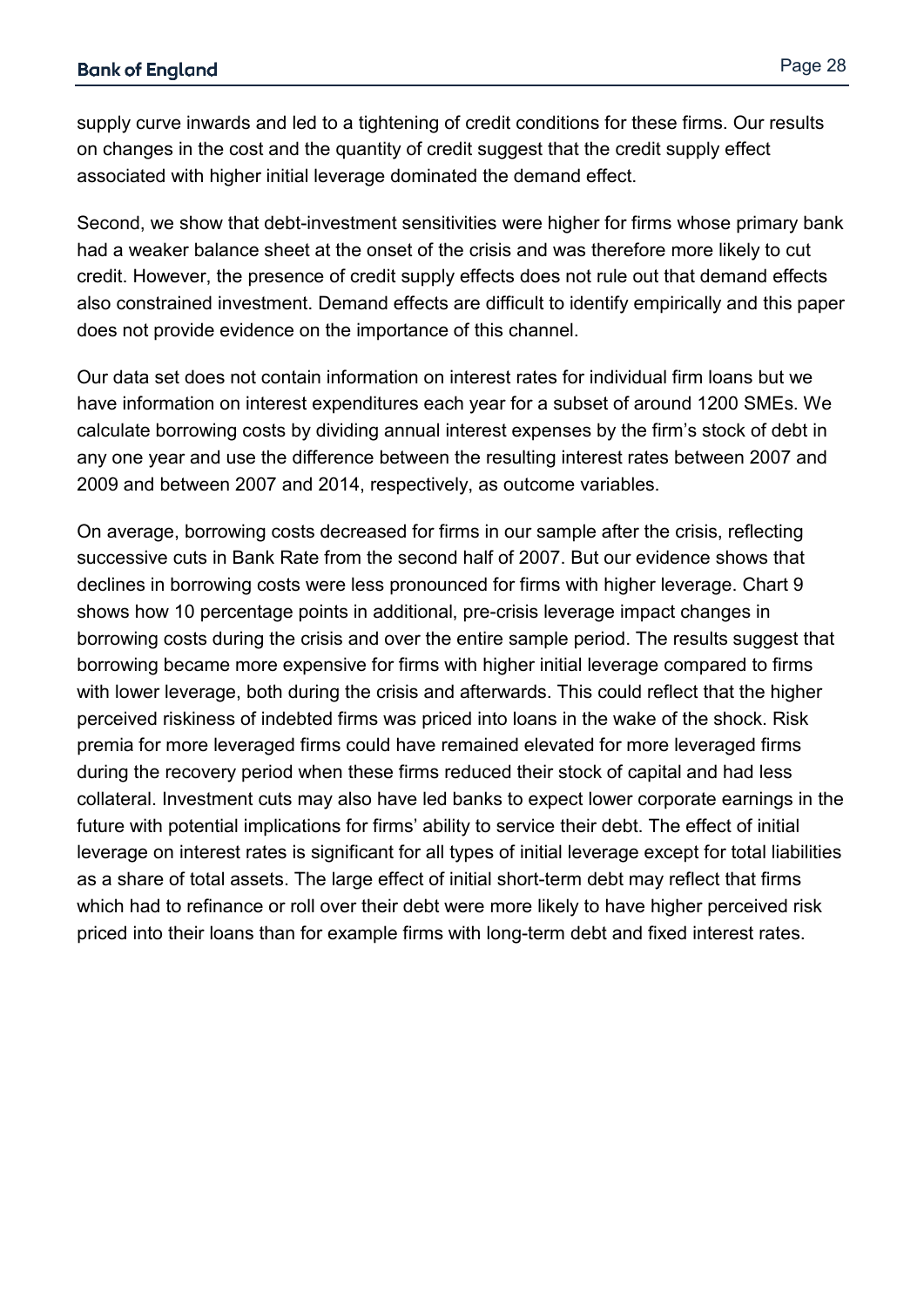

Note: The chart shows coefficients on initial leverage from estimating equation (1) using the change in borrowing costs between 2007 and 2009 and between 2007 and 2014 as dependent variables. The lagged dependent variables in equation (1) are replaced by the annual changes in borrowing costs before the crisis. We show the effect of different types of leverage on the change in the cost of debt. We use total liabilities to total assets, total debt to total asset, current liabilities to total assets and short-term debt to total assets as explanatory variables as indicated on the horizontal axis. The bars depict the effect of a 10 percentage point increase in the respective ratio. The effect is significant at least at the 10% level in all regressions except for the effect of the total liabilities to total assets ratio as indicated by the bars in light colours.

Next, we assess whether SMEs that were customers of banks with weaker balance sheets at the onset of the crisis had larger debt-investment sensitivities. Banks with weaker balance sheets at the onset of the GFC cut credit supply more in response to the shock and could have been more averse to lending to risky, indebted firms. Being associated with a weak bank could therefore affect firms' ability to borrow unless they were able to switch to a more resilient bank. Most SMEs only have one bank they borrow from and switching banks is difficult (Franklin et al (2020)), particularly during crises. A larger effect of firm leverage on the investment of SMEs that were associated with weaker banks should therefore be indicative of credit supply effects.

As discussed in more detail in Box A, the BvD Fame database contains the names of lending banks for roughly a third of the firms in our sample. The firms in this subsample had lending relationships with 39 banks before the crisis and we collected balance sheet information for the year 2006 for these banks to construct indicators of bank resilience at the onset of the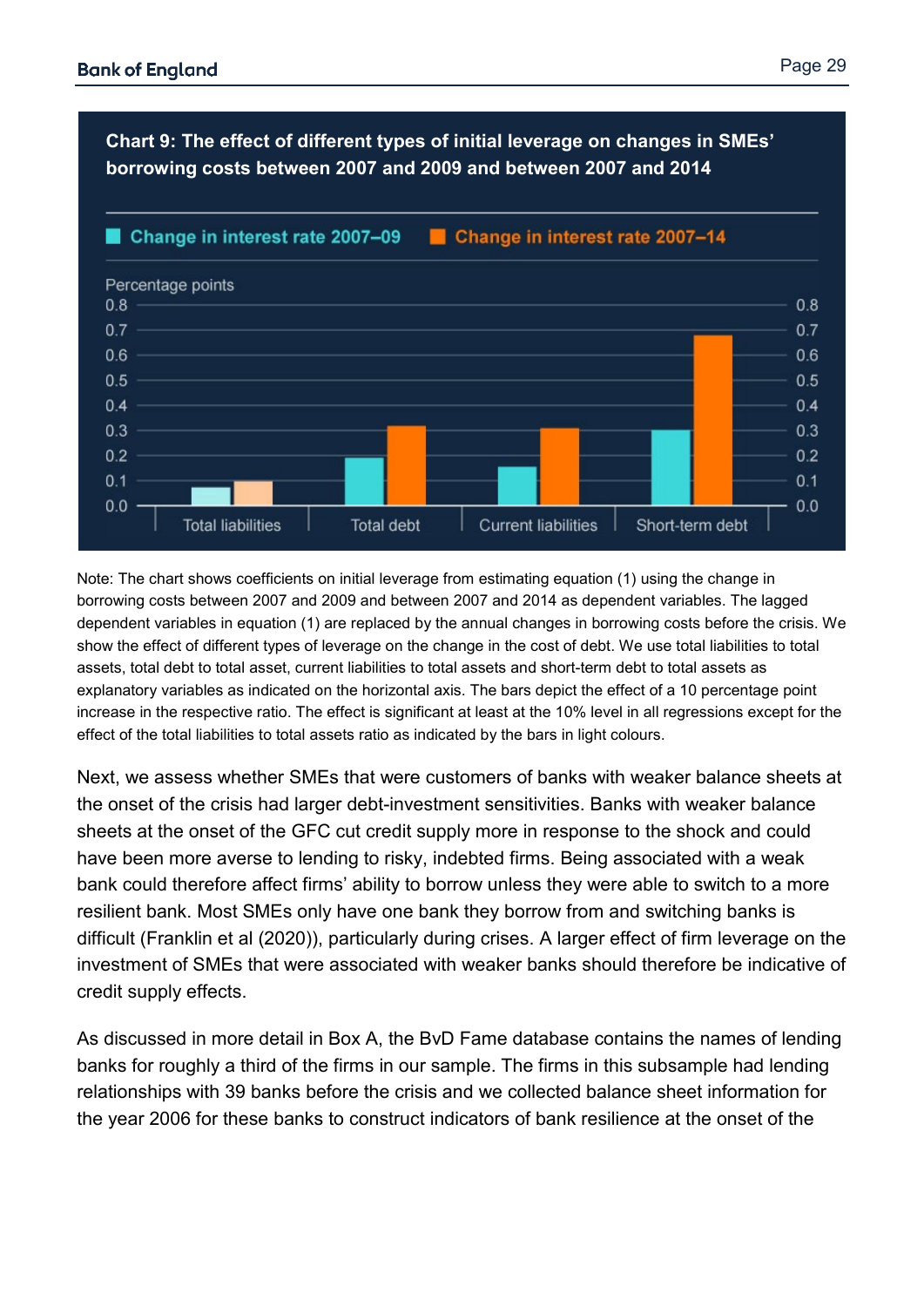$\overline{a}$ 

crisis.<sup>[6](#page-29-0)</sup> To capture resilience, we focus on bank liquidity, as measured by the ratio of its liquid assets to total assets, the change in the ratio of loan write-offs as a share of risk-weighted assets, and finally the bank's leverage ratio captured by the ratio of assets to capital. The variables are described in more detail in Table A1 in the appendix. We divide our sample into firms that were associated with weaker versus stronger banks using the median of each of the four indicators of bank balance sheet strength as a threshold for the sample division. We estimate debt-investment sensitivities separately for each of the subsamples using the specification in equation (1).

The results are presented in Table B. Column (1) reports results for investment during the crisis period and column (2) for investment between 2007 and 2014. Debt-investment sensitivities of SMEs associated with banks that have low liquidity ratios and high liquidity ratios are shown in rows 1 and 2, respectively. The larger, negative effect of initial leverage on the investment of firms that were customers of less liquid banks suggests a contraction of credit supply played a role in driving debt-investment sensitivities. Similar conclusions emerge if we consider the results from sample splits using other indicators of bank resilience: SMEs associated with banks that experienced more write-offs (row 4) or were more leveraged (row 6) had higher debt-investment sensitivities. These findings suggest that credit constraints drive at least part of the relationship between debt and investment following a shock. However, it should be noted that our estimates are based on relatively small samples (column 3) given that not all firms could be matched with banks. Furthermore, differences in debt-investment sensitivities for firms associated with weaker and stronger banks tend not to be statistically significant. Finally, while we document that debt-investment sensitivities are higher for the subsamples of firms associated with weaker banks as captured by the three balance sheet indicators in Table B, this finding is not robust to some other indicators of lender resilience such as for example the size of banks' capital buffers. The findings presented here should therefore be seen as tentative.

<span id="page-29-0"></span><sup>&</sup>lt;sup>6</sup> We use the charges and the bank balance sheet data collected for the analysis of De Marco et al (2021) in this section.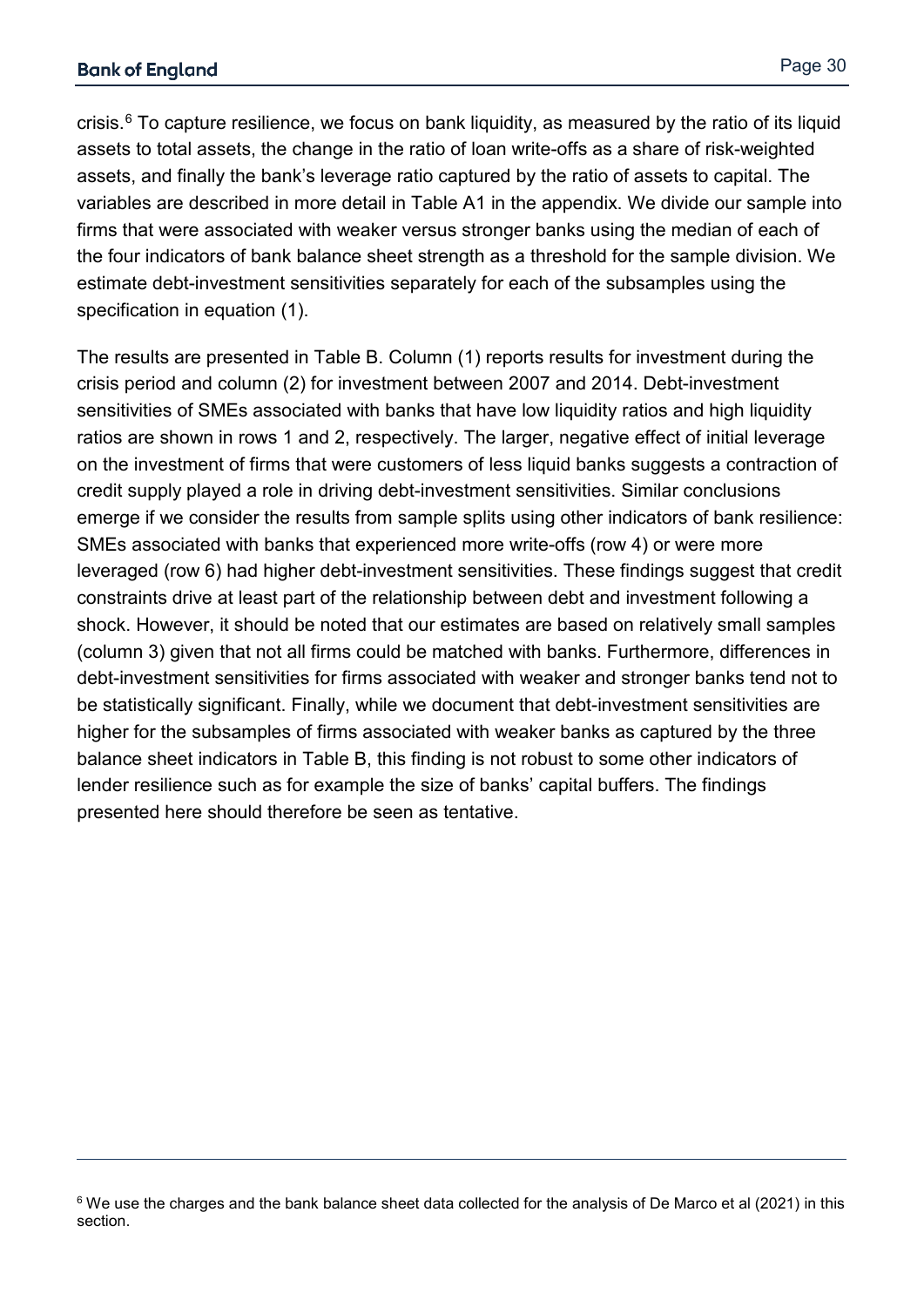|                        | <b>Fixed assets growth</b> |             | <b>Observations</b> |
|------------------------|----------------------------|-------------|---------------------|
|                        | 2007-09                    | $2007 - 14$ |                     |
| Low liquidity ratio    | $-0.0849***$               | $-0.127**$  | 3,940               |
|                        | (0.0236)                   | (0.0522)    |                     |
| High liquidity ratio   | $-0.0472*$                 | $-0.0843*$  | 5,152               |
|                        | (0.0259)                   | (0.0445)    |                     |
| Low change write-offs  | $-0.0524$                  | $-0.0256$   | 2,708               |
|                        | (0.0372)                   | (0.0698)    |                     |
| High change write-offs | $-0.0624***$               | $-0.119***$ | 6,383               |
|                        | (0.0174)                   | (0.0400)    |                     |
| Low leverage ratio     | $-0.0391$                  | $-0.0641$   | 3,635               |
|                        | (0.0297)                   | (0.0556)    |                     |
| High leverage ratio    | $-0.0745***$               | $-0.0962**$ | 5,455               |
|                        | (0.0209)                   | (0.0444)    |                     |

#### **Table B: Debt-investment sensitivities of SMEs, based on the balance sheet strength of associated banks at the onset of the crisis**

Note: The table shows the beta coefficients from estimating equation (1) using fixed assets growth between 2007 and 2009 and between 2007 and 2014 as dependent variables. Initial leverage is measured as total liabilities to total assets in 2006/07. We match firms with their primary bank during the pre-crisis period and split our sample using three different indicators of bank resilience at the end of 2006. The matched sample is split into firms associated with a bank with above or below median resilience based on the three bank balance sheet indicators. \*\*\* indicates significance at the 1% level, \*\* at the 5% level, and \* at the 10% level.

Our evidence suggests that credit constraints played a role in driving the negative relationship between debt and investment. Due to data limitations, we could not investigate whether investment by more leveraged firms was also constrained by demand. In light of the importance of identifying demand effects for the design of macroprudential policy, more research is needed in this area.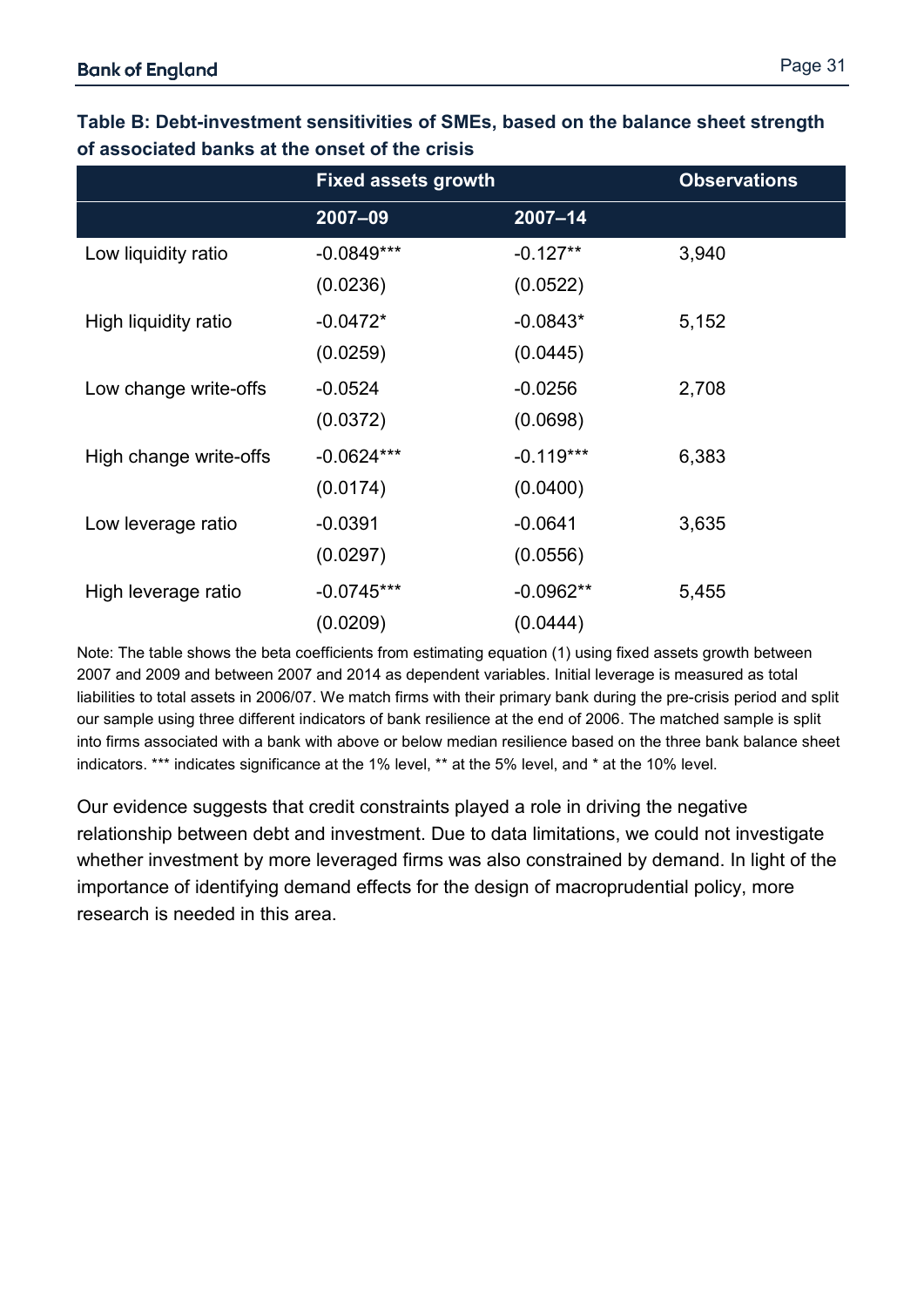## <span id="page-31-0"></span>**5: Were employment and productivity impacted by high leverage?**

Next, we examine whether other corporate outcome variables were impacted by elevated debt going into the GFC. We repeat the regressions in equation (1) using employment growth, the change in the capital-labour ratio, and the change in labour productivity during the crisis (2007–09) and over the entire period (2007–14) as dependent variables. Results for the subset of roughly 2,300 SMEs that report employment throughout the sample period are presented in Table C.

**Table C: The effect of initial leverage on employment, input ratios and labour productivity**

| <b>Dependent</b><br>variable   | <b>Employment growth</b> |             | <b>Change in</b><br>capital-labour ratio |             | <b>Change in labour</b><br>productivity |             |
|--------------------------------|--------------------------|-------------|------------------------------------------|-------------|-----------------------------------------|-------------|
|                                | 2007-09                  | $2007 - 14$ | 2007-09                                  | $2007 - 14$ | 2007-09                                 | $2007 - 14$ |
| Total                          | $0.205***$               | $-0.102*$   | $14.77**$                                | 9.961       | 4.234***                                | 1.809       |
| liabilities/Total<br>assets    | (0.068)                  | (0.062)     | (7.252)                                  | (8.981)     | (1.812)                                 | (3.286)     |
| Firm controls                  | Yes                      | Yes         | Yes                                      | Yes         | Yes                                     | Yes         |
| Industry fixed<br>effects      | Yes                      | Yes         | Yes                                      | Yes         | Yes                                     | Yes         |
| <b>Region fixed</b><br>effects | Yes                      | Yes         | Yes                                      | Yes         | Yes                                     | Yes         |
| R-squared                      | 0.203                    | 0.170       | 0.272                                    | 0.275       | 0.253                                   | 0.222       |
| <b>Observations</b>            | 2,273                    | 2,273       | 2,322                                    | 2,322       | 2,187                                   | 2,187       |

Note: The table presents results from estimating equation (1) using employment growth, the change in the input ratio and labour productivity as dependent variables. We use the change in the log of employment, the change in fixed assets to employment and the change in remuneration and profit divided by employment between 2007 and 2009 and between 2007 and 2014 as dependent variables. The lagged dependent variables in equation (1) are replaced by lagged annual growth rates (employment) or changes in ratios (input ratios and productivity). The key explanatory variable in these regressions is the ratio of total assets and total liabilities in 2006/07 throughout. Unlike in the charts, the table reports the effect of a 1 percentage point increase in the initial leverage ratio. \*\*\* indicates significance at the 1% level, \*\* at the 5% level, and \* at the 10% level.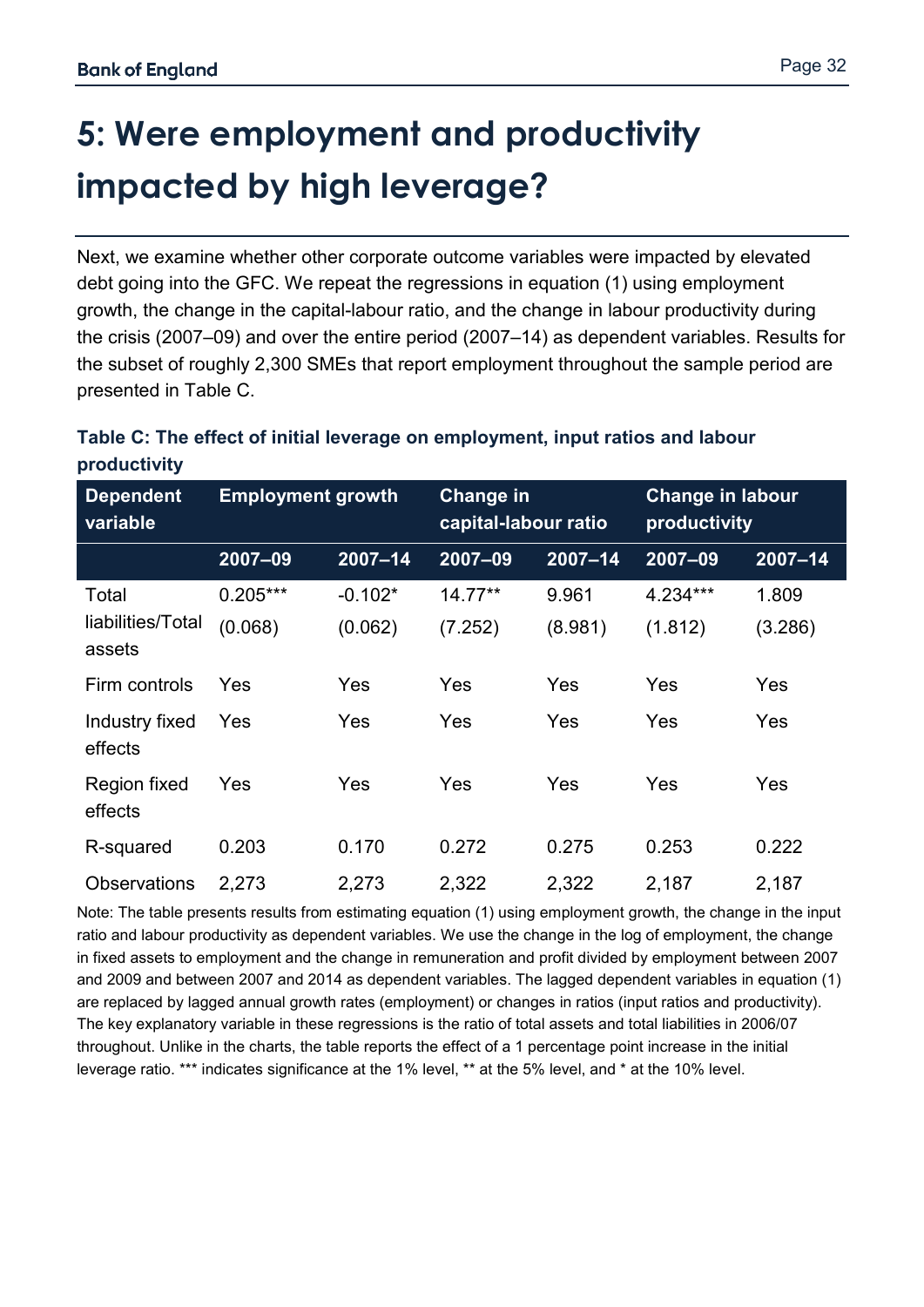The results in column (1) suggest that SMEs that went into the GFC with a 10 percentage point higher leverage ratio had lower employment growth by 2 percentage points between 2007 and 2009. This material effect could have been due to downsizing and cost-cutting of leveraged firms. The effect of higher leverage on employment weakened during the recovery period but continued to be negative for the sample period overall: firms that went into the crisis with 10 percentage point higher leverage had weaker employment growth by 1 percentage points compared to their less leveraged rivals over the seven years since the beginning of the shock.

The repercussions from the shock to employment also drive the results for our two other outcome variables: capital-labour ratios of SMEs with higher leverage increased more during the crisis (column 3) given that adjustments to hiring and firing dominated adjustments to the stock of capital of these firms. This effect turns insignificant over longer horizons (column 4). Labour productivity, measured as operating profit over employment, also increased more for more leveraged firms as a result of employment cuts during the crisis but again, the effect was short-lived and disappeared during the recovery period (column 6).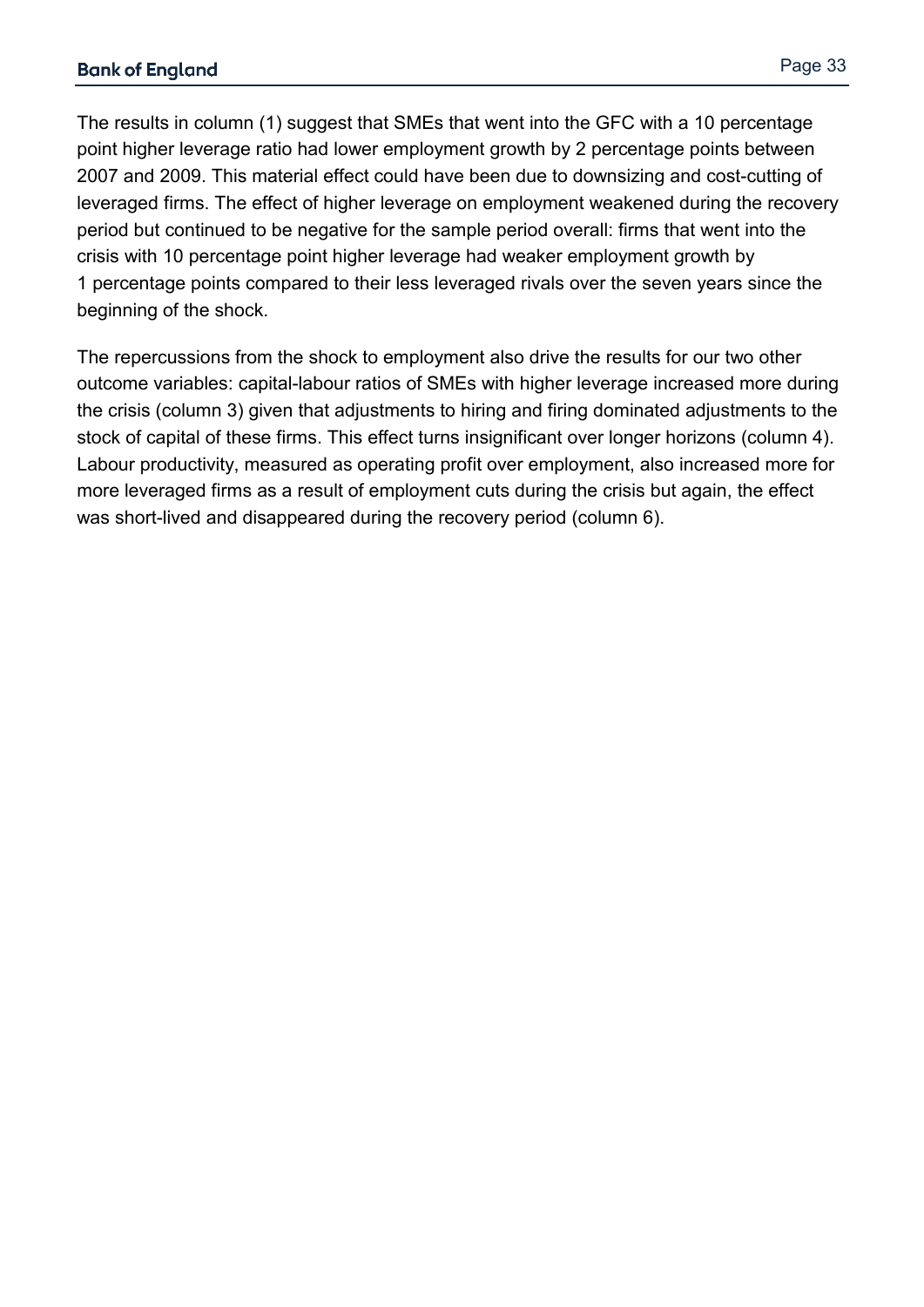## <span id="page-33-0"></span>**6: Conclusions**

We find that more leveraged SMEs invested less both during the GFC and the subsequent recovery period than firms with less leverage. The effect of leverage at the onset of the crisis was persistent and increased over time up until 2014. The negative relationship between corporate leverage and investment was driven by capital-intensive firms and by firms with short-term liabilities and short-term debt.

We also show that SMEs with higher pre-crisis liabilities deleveraged more and built up cash buffers, both during the crisis and the subsequent recovery period. Persistent deleveraging by firms could explain our finding that pre-crisis balance sheet vulnerabilities affected investment in the long run. Deleveraging and the accompanying decline in the stock of fixed assets could have been driven by the inability of firms with higher leverage to raise external financing to fund investment or by the unwillingness of firms with high leverage to invest. Consistent with the presence of credit constraints, we find that deleveraging of firms with higher initial debt was accompanied by higher borrowing costs for these firms. Furthermore, we find larger debt-investment sensitivities for firms that were customers of banks whose balance sheets were weaker at the onset of the crisis. SMEs that were customers of banks with lower liquidity ratios, larger write-offs and higher leverage ratios cut investment more after the crisis. This evidence suggests that supply-side effects were important in driving debt-investment sensitivities but it is possible that demand-side factors reinforced supply-side effects.

Possible underinvestment by highly indebted firms raises the question of whether macroprudential tools could limit the risk that highly indebted firms amplify shocks or dampen recoveries. Our finding of a negative relationship between initial leverage and SME investment during the GFC suggests that there may be a role for limiting indebtedness by SMEs although any policy intervention would need to be designed carefully to avoid underprovision of credit to these firms. It is not possible to draw definitive conclusions about the desirability or appropriate form of any macroprudential policy intervention from our GFC evidence for SMEs. Our evidence suggests that credit supply played an important role in driving debt-investment sensitivities during the GFC but post-GFC regulatory reform has materially reduced the likelihood of sharp credit contractions in response to shocks. Furthermore, we were not able to assess the extent to which pre-crisis leverage affected investment demand after the shock and distinguishing between supply and demand-driven investment sensitivities to leverage is important in determining the appropriate form of policy response. Finally, we focus on SMEs but the desirability and form of any macroprudential policy intervention would also need to take into account the relationship between leverage and investment of larger corporates, whose balance sheets tend to be much more complex given access to a broader range of market finance.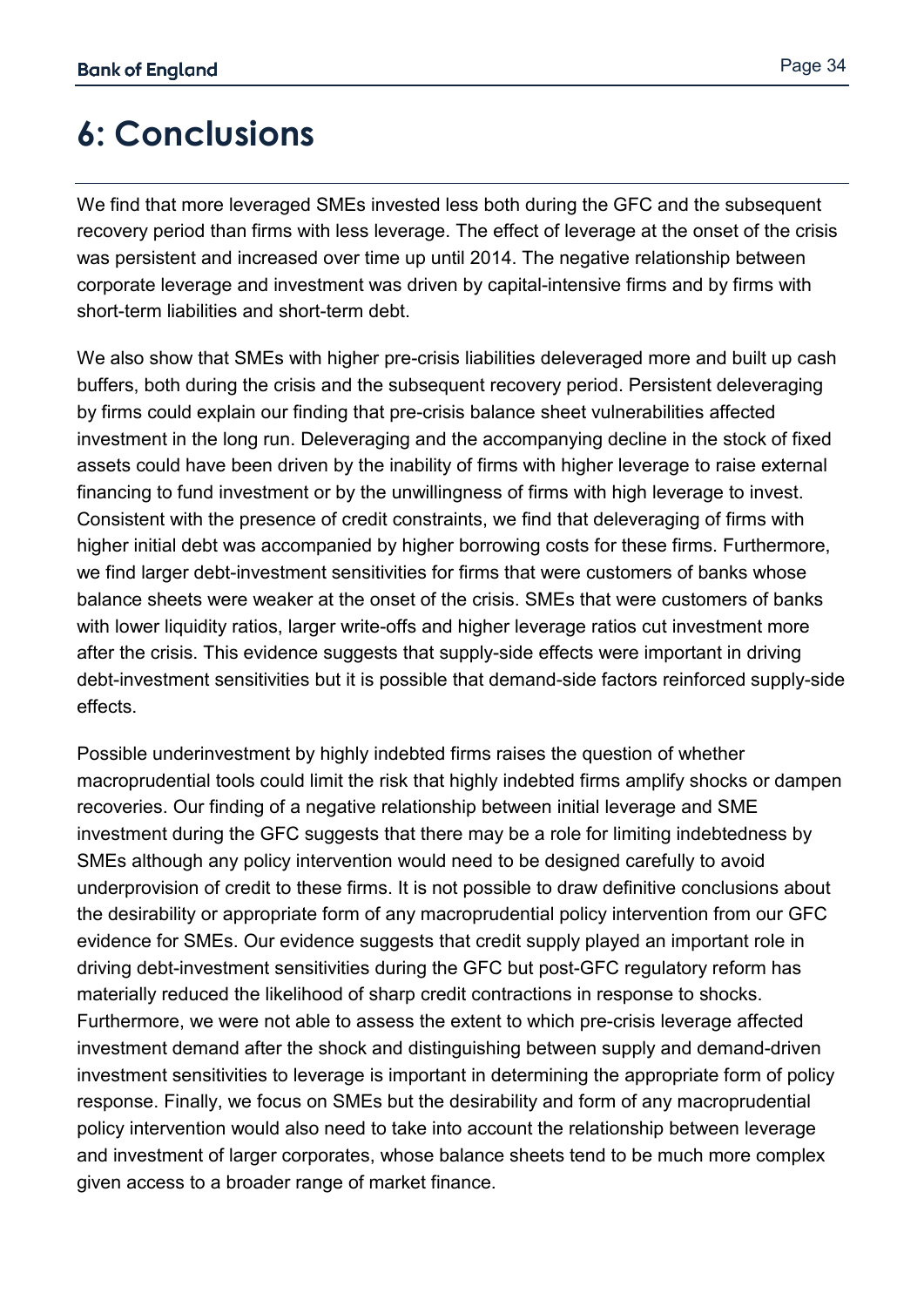While government loans schemes ensured that SMEs were able to bridge liquidity shortfalls during the pandemic, demand-side channels could weigh on investment by SMEs with higher leverage and slow down the recovery. Higher debt burdens by SMEs could also make firms more vulnerable to possible future shocks. This risk is mitigated by macroprudential regulation introduced after the GFC which should prevent sharp contractions in credit supply. Post-Covid, SME debt could also be less of a drag on SME investment and economic growth than after the GFC given that credit has been supplied through government schemes on favourable terms. Credit granted to SMEs through the Bounce Back Loan Scheme and the Coronavirus Business Interruption Loan Scheme was relatively cheap and long-term. Finally, current low interest rates limit debt-servicing burdens for firms and much of the additional debt by SMEs has been taken on by healthy firms that experienced temporary turnover shocks during the Covid crisis but have good growth prospects going forward.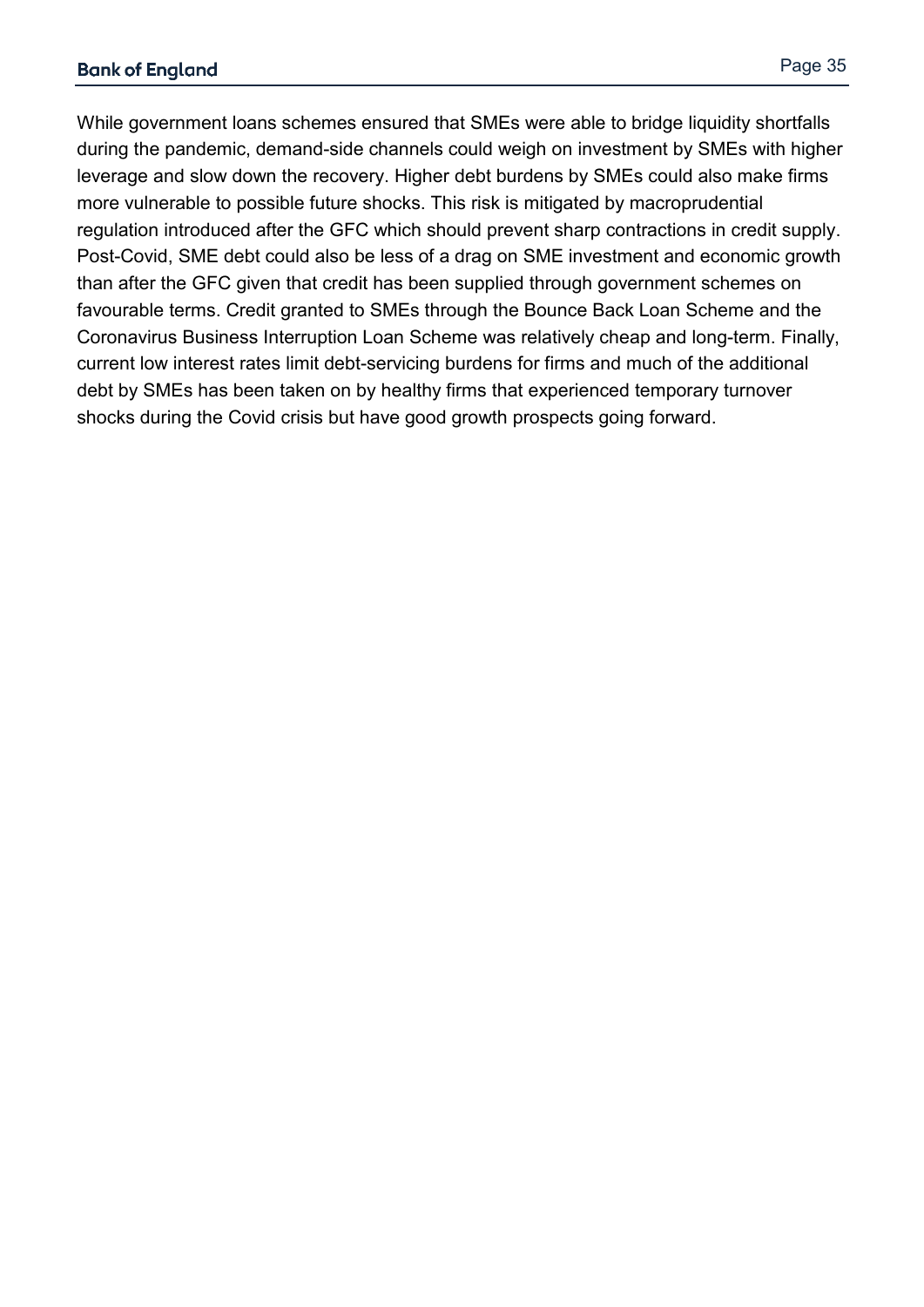## <span id="page-35-0"></span>**Appendix**

| Table A1: Variable definitions |                                                               |
|--------------------------------|---------------------------------------------------------------|
| <b>Variable</b>                | <b>Definition</b>                                             |
| Firm data (BvD FAME)           |                                                               |
| Fixed assets                   | Fixed assets include tangible and intangible fixed<br>assets. |

|                            | assets.                                                                                                                                      |
|----------------------------|----------------------------------------------------------------------------------------------------------------------------------------------|
| <b>Current assets</b>      | Current assets include stock and WIP, trade debt and<br>deposits.                                                                            |
| Cash                       | Bank deposits.                                                                                                                               |
| <b>Total assets</b>        | Fixed assets and current assets.                                                                                                             |
| <b>Current liabilities</b> | Current liabilities consist of trade credit, short-term<br>loans and overdrafts, and other liabilities, eg<br>corporation tax and dividends. |
| Long-term liabilities      | Includes long-term loans, hire purchases and leases,<br>accruals, deferred tax, pension liabilities.                                         |
| Short-term debt            | Includes short-term loans, overdrafts, hire purchases<br>and leases.                                                                         |
| Long-term debt             | Includes long-term loans, hire purchases and leases.                                                                                         |
| <b>Total debt</b>          | Short-term and long-term debt.                                                                                                               |
| Net debt                   | Total debt minus cash.                                                                                                                       |
| <b>Total liabilities</b>   | Current and long-term liabilities.                                                                                                           |
| <b>Mature firms</b>        | Firms aged 10–19 years in 2006.                                                                                                              |
| Old firms                  | Firms aged 20 years or more in 2006.                                                                                                         |
| Performance                | Operating profit to total assets.                                                                                                            |
| <b>Size</b>                | Log of total assets.                                                                                                                         |
| Capital-intensity          | Fixed assets to total assets (dummy is one if above<br>sample median).                                                                       |
| Capital-labour ratio       | Fixed assets over employment.                                                                                                                |
| Labour productivity        | Remuneration and profit divided by employment.                                                                                               |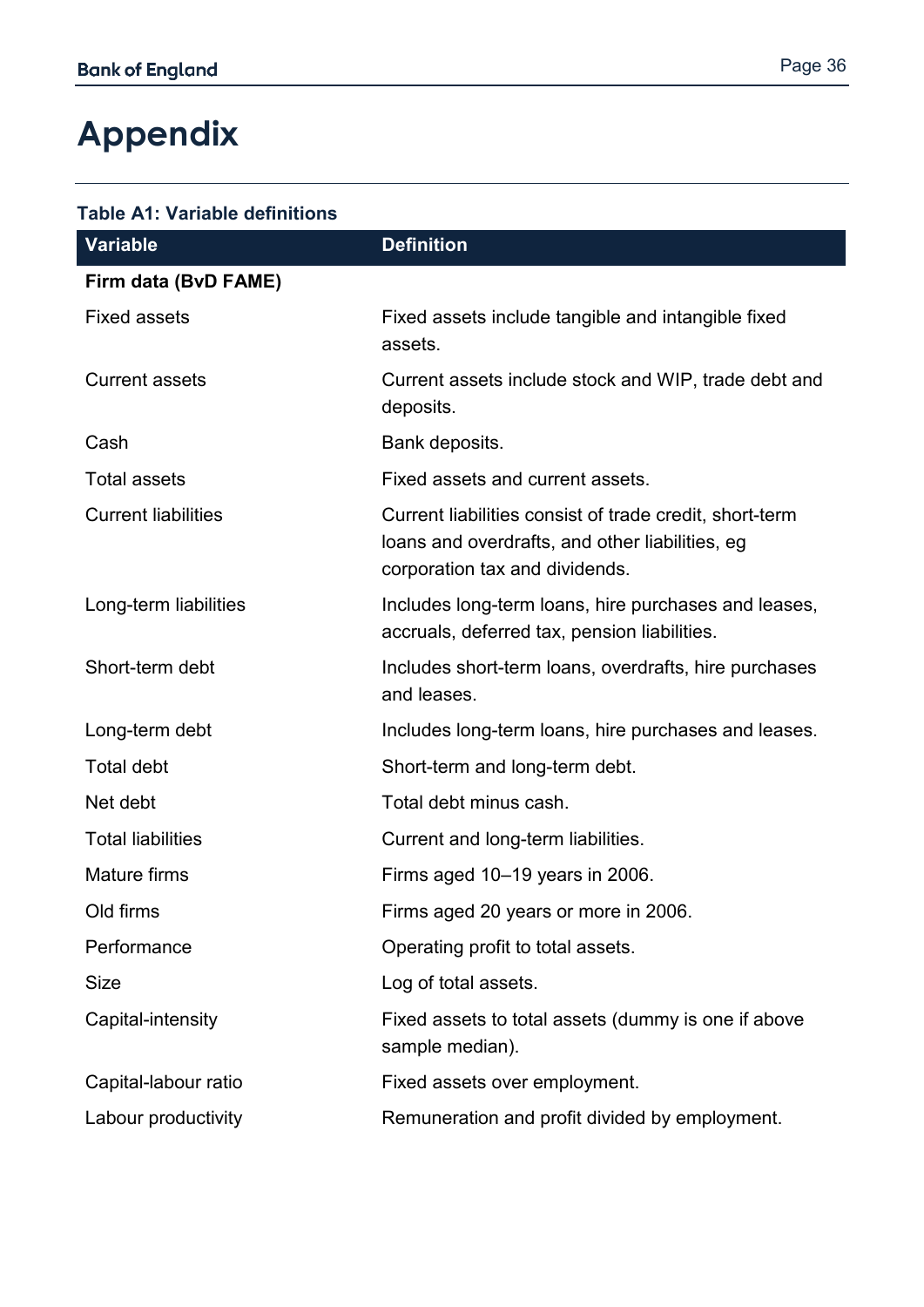#### **Variable Definition**

#### **Bank level data (BSD3 and QFS forms)**

| Bank liquidity ratio | Liquid assets (government bonds and cash) to total<br>bank assets. |
|----------------------|--------------------------------------------------------------------|
| Change write-offs    | Annual change in write-off rate.                                   |
| Bank leverage ratio  | Total banking book assets divided by eligible capital.             |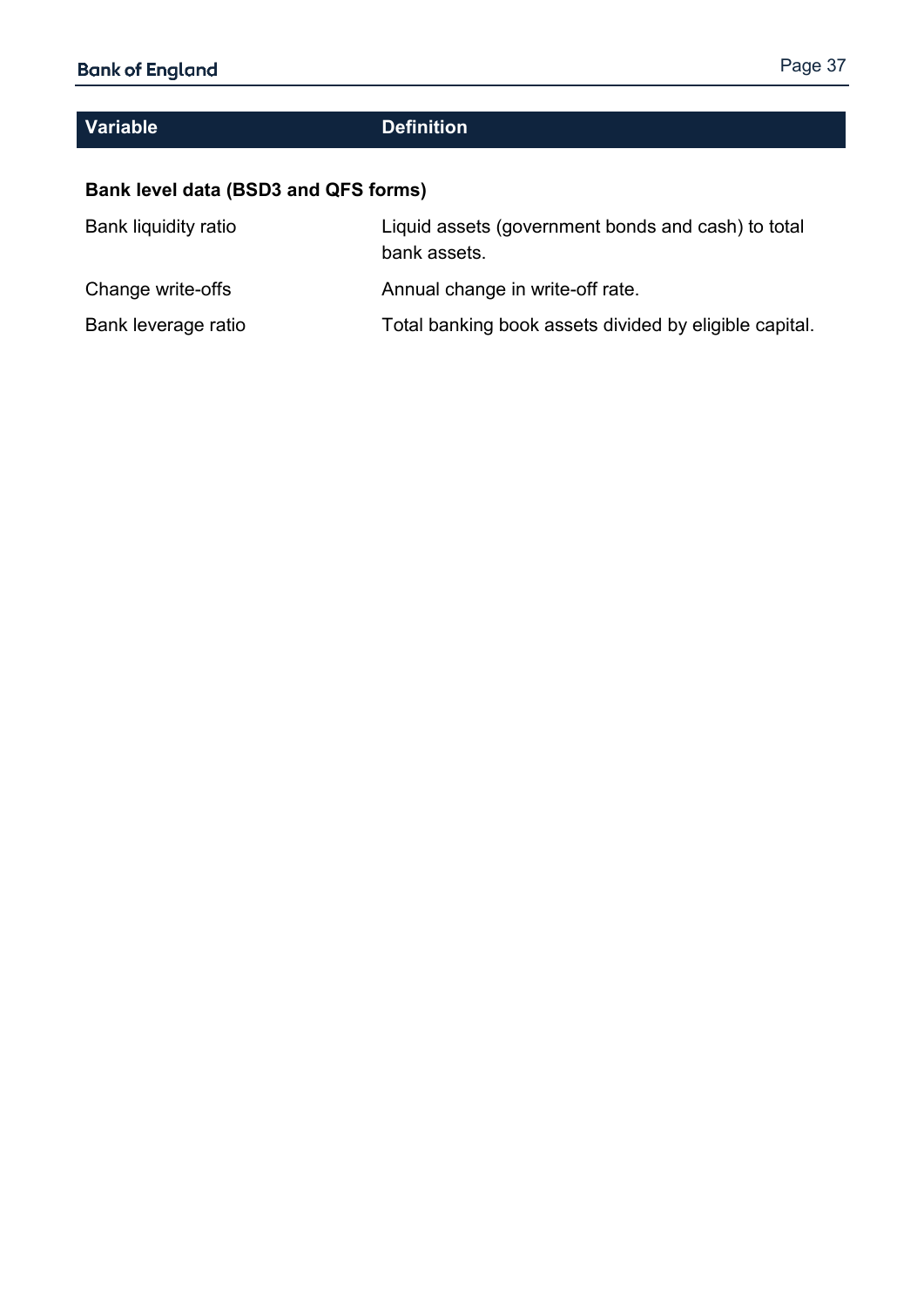### <span id="page-37-0"></span>**References**

**Almeida, H, Campello, M, Laranjeira, B and Weisbenner, S (2012)**, 'Corporate debt maturity and the real effects of the 2007 credit crisis', Critical Finance Review, Vol. 1 (1), pages 3–58.

**Altman, E I (1993)**, Corporate Financial Distress and Bankruptcy, Second Edition, John Wiley & Sons, New York.

**Andersen, A L, Duus, C and Jensen, T L (2016)**, 'Household debt and spending during the financial crisis', 'European Economic Review', Vol. 89, Issue C, pages 96–115.

**Bank of England (2020)**, Financial Stability Report, May.

**Baker, S R (2018)**, 'Debt and the response household income shocks: validation and application of linked financial account data', Journal of Political Economy, Vol. 126, No. 4, pages 1,504–57.

**Barbiero, F, Popov, A and Wolski, M (2020)**, 'Debt overhang, global growth opportunities, and investment', Journal of Banking and Finance, Vol. 120, Nr 105950.

**Bernanke, B S and Gertler, M (1989)**, 'Agency costs, net worth, and business fluctuations', American Economic Review, Vol. 79 (March), pages 14–31.

**Blickle, K and Santos, J A C (2020)**, 'The costs of corporate debt overhang following the COVID-19 outbreak', Liberty Street Economics, 1 December 2020, Federal Reserve Bank of New York.

**Bonfim, D (2009)**, 'Credit risk drivers: evaluating the contribution of firm level information and of macroeconomic dynamics', Journal of Banking and Finance, Vol. 33 (2).

**Buera, F and Karmakar, S (2022)**, 'Real effects of financial distress: the role of heterogeneity', Economic Journal (forthcoming).

**Campbell, J, Hilscher, J and Szilagyi, J (2008)**, 'In search of distress risk', Journal of Finance, Vol. 63 (6), pages 2,899–939.

**Carling, K, Jacobson, T, Linde, J and Roszbach, K (2007)**, 'Corporate credit risk Modeling and the macroeconomy', Journal of Banking and Finance, Vol. 31 (3), pages 845–68.

**Chodorow-Reich, G (2014)**, 'The employment effects of credit market disruptions: firm-level evidence from the 2008–9 financial crisis', The Quarterly Journal of Economics, Vol. 129, pages 1–59.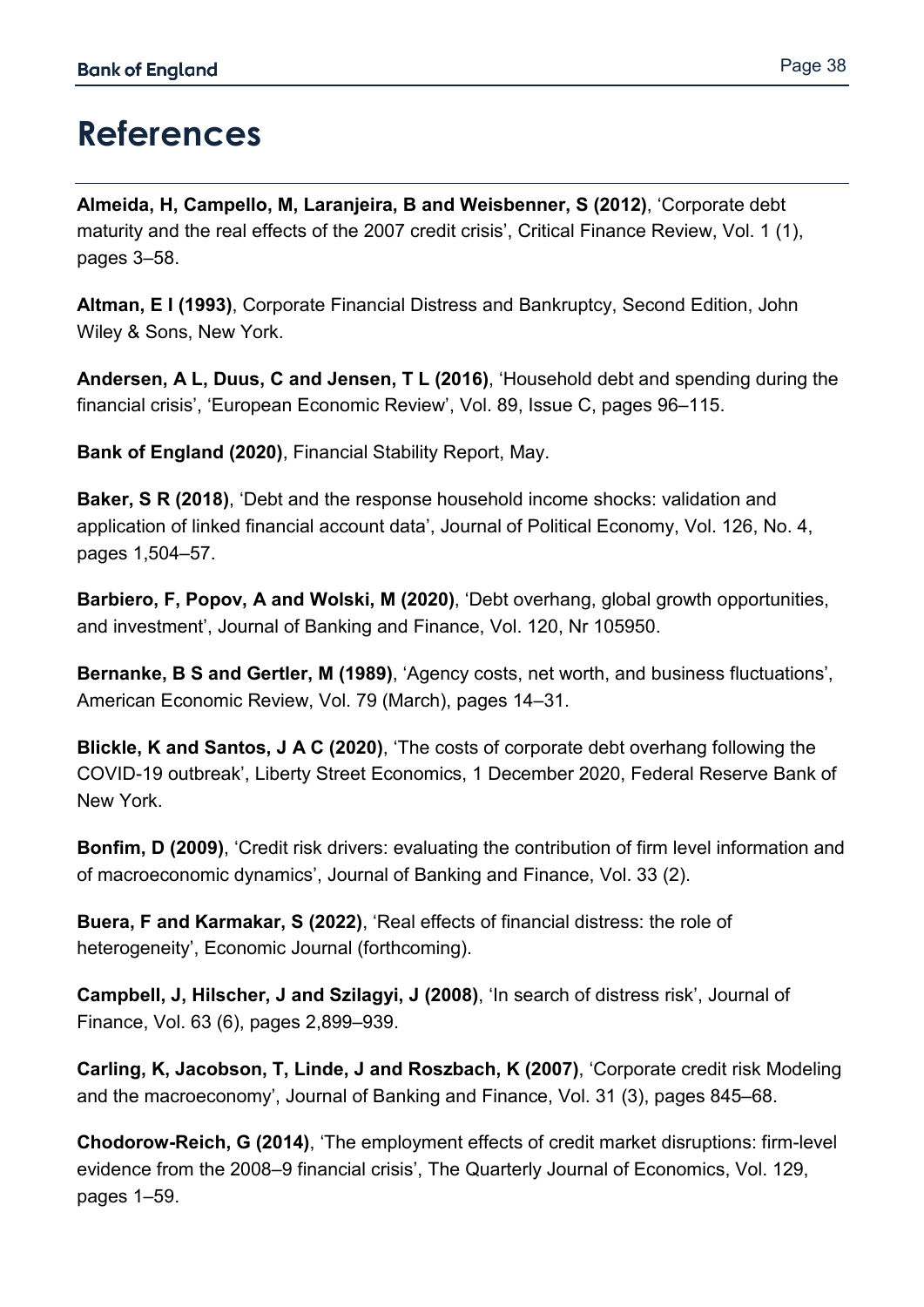**Cingano, F, Manaresi, F and Sette, E (2016)**, 'Does credit crunch investments down? New evidence on the real effects of the bank-lending channel', The Review of Financial Studies, 29, pages 2737–73.

**De Socio, A and Sette, E (2018)**, 'Firms' investment during two crises', Bank of Italy Working Paper 1173.

**Diamond, D W and He, Z (2014)**, 'A theory of debt maturity: the long and the short of debt overhang', Journal of Finance, Vol. 69, pages 719–62.

**Dynan, K (2012)**, 'Is a household debt overhang holding back consumption?', Brookings Paper on Economic Activity, Spring, pages 299–362.

**Duchin, R, Ozbas, O and Sensoy, B A (2010)**, 'Costly external finance, corporate investment, and the subprime mortgage credit crisis', Journal of Financial Economics, Vol. 97(3), pages 418–35.

**Duval, R, Hong, G H and Timmer, Y (2020)**, 'Financial frictions and the great productivity slowdown', Review of Financial Studies, Vol. 33(2), pages 475–503.

**Franklin, J, Rostom, M and Thwaites, G (2020)**, 'The banks that said no: the impact of credit supply on productivity and wages', Journal Financial Services Research, Vol. 57, pages 149–79.

**Gebauer, S, Setzer, R and Westphal, A (2017)**, Corporate debt and investment: a firm analysis for stressed euro area countries, ECB Working Paper No. 2101.

**Giroud, X and Mueller, H M (2017)**, 'Firm leverage, consumer demand, and employment losses during the great recession', Quarterly Journal of Economics, Vol. 132(1), pages 271– 316.

**Jensen, M C and Meckling, W H (1976)**, 'Theory of the firm: managerial behavior, agency costs and ownership structure', Journal of Financial Economics, Vol. 3 (4), pages 305–60.

**Jordà, O (2005)**, 'Estimation and inference of impulse responses by local projections', American Economic Review, Vol. 95 (1), pages 161–82.

**Joseph, A, Kneer, C and van Horen, N (2021)**, 'All you need is cash: corporate cash holdings and investment after the Global Financial Crisis', Bank of England Staff Working Paper.

**Kalemli-Ozcan, S, Laeven, L and Moreno, D (2018)**, Debt overhang, rollover risk, and corporate investment: evidence from the European crisis, CEPR Discussion Paper No. 12881.